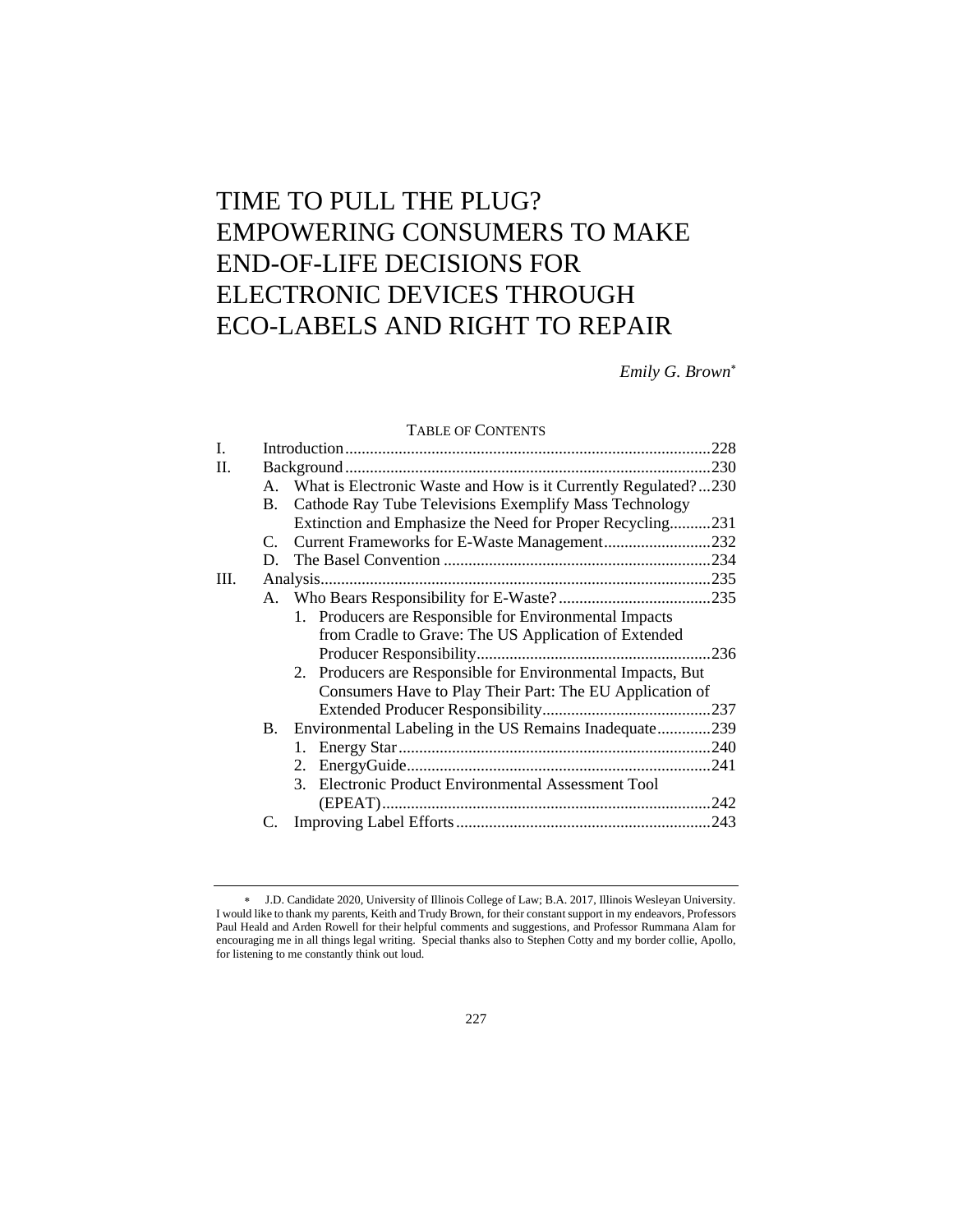|     | D. | Right to Repair Legislation Proposed as a Possible Remedy   |      |
|-----|----|-------------------------------------------------------------|------|
|     |    |                                                             | 244  |
|     | Е. | Right to Repair May Not Solve the Problem of Planned        |      |
|     |    |                                                             |      |
| IV. |    |                                                             | .247 |
|     |    |                                                             |      |
|     |    | 1. Introduce the Existing EU Symbol to US Consumers248      |      |
|     |    | 2. Incorporate an Eco-label Rating a Device's Recyclability |      |
|     |    |                                                             |      |
|     | B. | Placement of Labels May Affect Effectiveness249             |      |
|     | C. | Eco-Labels May Overcome Challenges Faced by                 |      |
|     |    |                                                             | .249 |
| V   |    |                                                             | 251  |

#### I. INTRODUCTION

The average American household discards around 175 pounds of electronics every year.<sup>1</sup> Electronic waste (e-waste) is a broad category that encompasses electronics, electronic components, and batteries; common household e-waste may include cellphones, televisions, computers, and fax machines.<sup>2</sup> Furthermore, the amount of e-waste across the world is expected to increase seventeen percent from  $2017$  to  $2020$ <sup>3</sup>. In an effort to reduce the growing amount of e-waste, one proposed solution that is gaining traction across several states is "right to repair" legislation which would require electronic producers to make repair information public and foster repair and reuse of electronics.<sup>4</sup> The idea is that allowing third-party repairs will ultimately disincentivize consumers from frequently buying new devices and make devices last longer, thereby reducing the number of electronics manufactured and wasted.<sup>5</sup> However, one of the driving forces behind the e-waste problem is throw-away culture, which still is not effectively addressed by right to repair proposals.<sup>6</sup>

Right to repair is gaining momentum—and rightly so—with legislation now proposed in eighteen states.<sup>7</sup> Right to repair addresses issues at the ground level by giving consumers the tools to extend the life of their devices through original and third-party manufacturers.<sup>8</sup> However, right to repair does not

228 JOURNAL OF LAW, TECHNOLOGY & POLICY [Vol. 2020

<sup>1.</sup> Stephen Leahy, *Each U.S. Family Trashes 400 iPhones' Worth of E-Waste a Year*, NAT'L GEOGRAPHIC (Dec. 13, 2017), https://news.nationalgeographic.com/2017/12/e-waste-monitor-report-glut/. 2*. Id.*

<sup>3</sup>*. Id.*

<sup>4.</sup> Chaim Gartenberg, *California Becomes the 18th State to Introduce Right to Repair Bill*, THE VERGE (Mar. 8, 2018, 3:00 PM), https://www.theverge.com/2018/3/8/17097256/california-right-to-repair-bill-applemicrosoft-service-replace-parts.

<sup>5.</sup> Damon Beres, *Big Tech Squashes New York's 'Right to Repair' Bill*, HUFFPOST (June 17, 2016, 7:14 PM), https://www.huffingtonpost.com/entry/right-to-repair-new-york\_us\_57641b5ce4b0853f8bf097fc.

<sup>6.</sup> Gaia Vince, *The High Cost of Our Throwaway Culture*, BBC (Nov. 28, 2012), https://www.bbc.com/ future/article/20121129-the-cost-of-our-throwaway-culture.

<sup>7.</sup> Gartenberg, *supra* note 4.

<sup>8</sup>*. Policy Objectives*, REPAIR.ORG, https://repair.org/policy (last visited Nov. 14, 2018).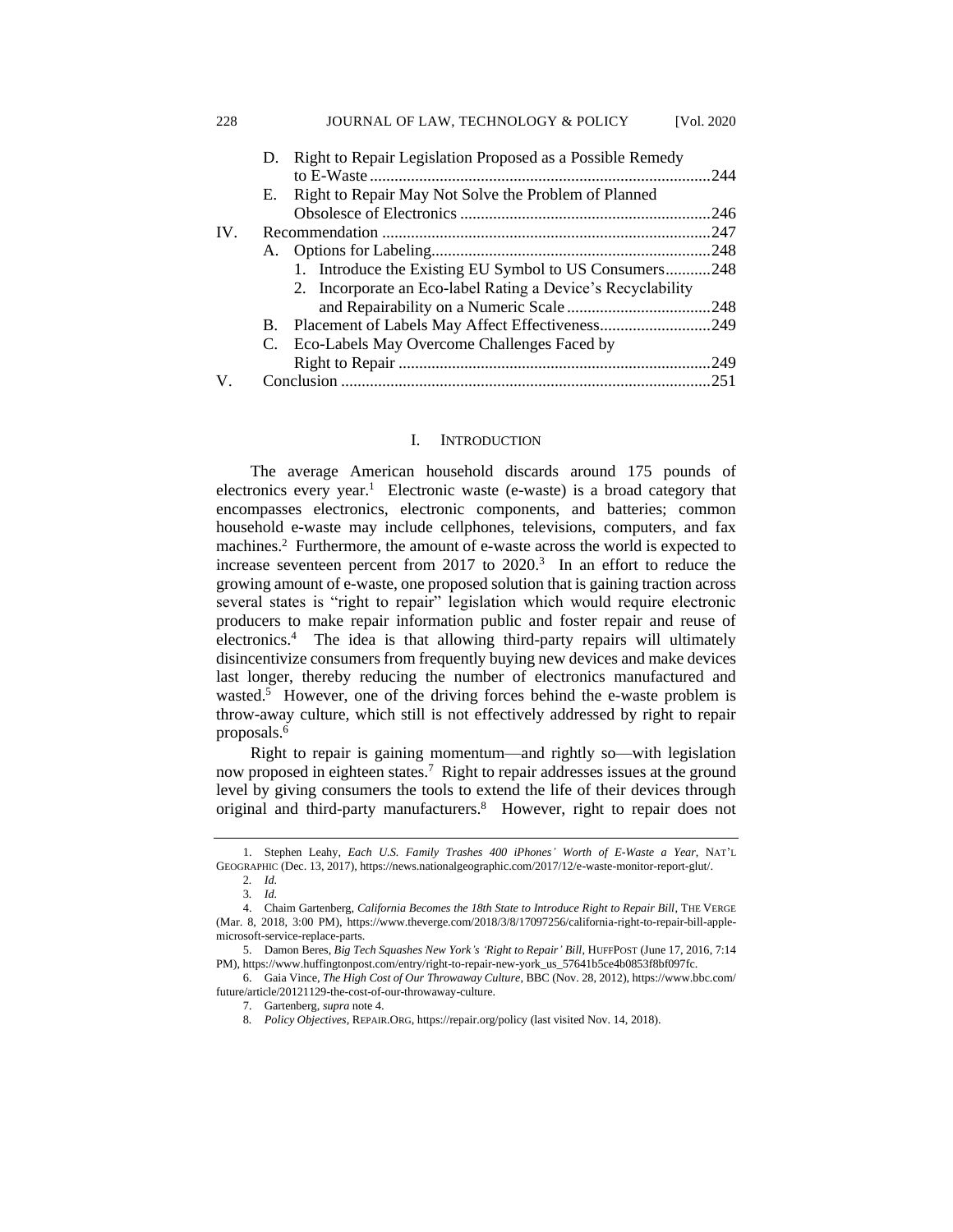educate the consumer about their option to repair as much as it merely provides the tools and resources to repair.

One avenue to provide consumers with knowledge of the environmental impact of their devices is through product labeling.<sup>9</sup> Product labeling aims to give the consumer more knowledge at the time of purchase about the materials, use, and disposal of the product.<sup>10</sup> Consumers may be less likely to invest in disposable electronics if they have this information readily available at the time of purchase and use.<sup>11</sup> Furthermore, an efficient way to disseminate information about environmental impacts is through directly labeling the device packaging or the device's internal information menu, just as food labels and movie ratings are directly incorporated into products.<sup>12</sup>

New product labeling for proper methods of repair and disposal may be more effective than right to repair legislation alone in reducing the production of e-waste. Labeling should hold producers accountable to an independent body so as to be more likely to affect consumer buying habits.<sup>13</sup> Right to repair legislation through patent or copyright laws are not sufficient to change consumer buying habits because right to repair does not address the underlying issue of a "throw-away" society.<sup>14</sup> Nevertheless, should right to repair succeed, it should be complemented by labeling which educates the consumer about a device's repairability.<sup>15</sup> At this point in time, proposals of right to repair legislation in the US focus on availability of repair parts and diagnostic information, but do not include labeling provisions or notice requirements to educate the consumer.<sup>16</sup>

Part II of this note discusses the dangers of e-waste and the current framework of regulating e-waste, both domestically and internationally. Part III considers the obligations placed only on the producer of a product. Additionally, Part III considers the effectiveness of current product rating and labeling in improving consumer knowledge and influencing purchasing decisions. Part IV argues that pairing right to repair and industry-wide product labels with a

<sup>9.</sup> Jason J. Czarneki et al., *Crafting Next Generation Eco-Label Policy*, 48 ENVTL. L. 409, 447 (2018). 10*. Id.* at 450.

<sup>11</sup>*. See* Nor Azila Mohd Noor et al., *Creating Green Consumers: How Environmental Knowledge and Environmental Attitude Lead to Green Purchase Behaviour?*, 5 INT'L J. OF ARTS & SCI. 55, 63–64 (2012) (finding that the level of knowledge correlates to environmental attitude and purchasing behavior in Malaysia, which corresponds to earlier studies on purchasing behaviors).

<sup>12</sup>*. See* B.E.S. Bandara et al., *Impact of Food Labeling Information on Consumer Purchasing Decision: With Special Reference to Faculty of Agricultural Sciences*, 6 PROCEDIA FOOD SCI. 309, 311–12 (2016) (finding consumers tend to consult the food label to make a purchasing decision).

<sup>13</sup>*. See* Czarneki et al., *supra* note 9, at 419 ("[M]any manufacturers and retailers to turn to independent, third-party expert entities to certify that environmental product claims are valid.").

<sup>14.</sup> Kristi Gartner, *Consumerism, Mass Extinction and Our Throw-Away Society*, THE ART OF (Oct. 13, 2016), https://www.theartof.com/articles/consumerism-mass-extinction-and-our-throw-away-society.

<sup>15</sup>*. See* Bandara et al., *supra* note 12, at 311–12 (finding consumers tend to consult the food label to make a purchasing decision).

<sup>16.</sup> Proposed legislation does not provide for product labeling. The states propose an obligation on manufacturers to provide diagnostic and repair tools, information, and software available to purchasers, third party retailers, or both as if they were authorized repairers. H.B. 3030, 100th Gen. Assemb., Reg. Sess. § 10 (Ill. 2017); H.B. 1382, 110th Gen. Assemb., Reg. Sess. § 4 (Tenn. 2017); S.B. 3998B, 2015 Leg., 234th Sess. § 2 (N.Y. 2015).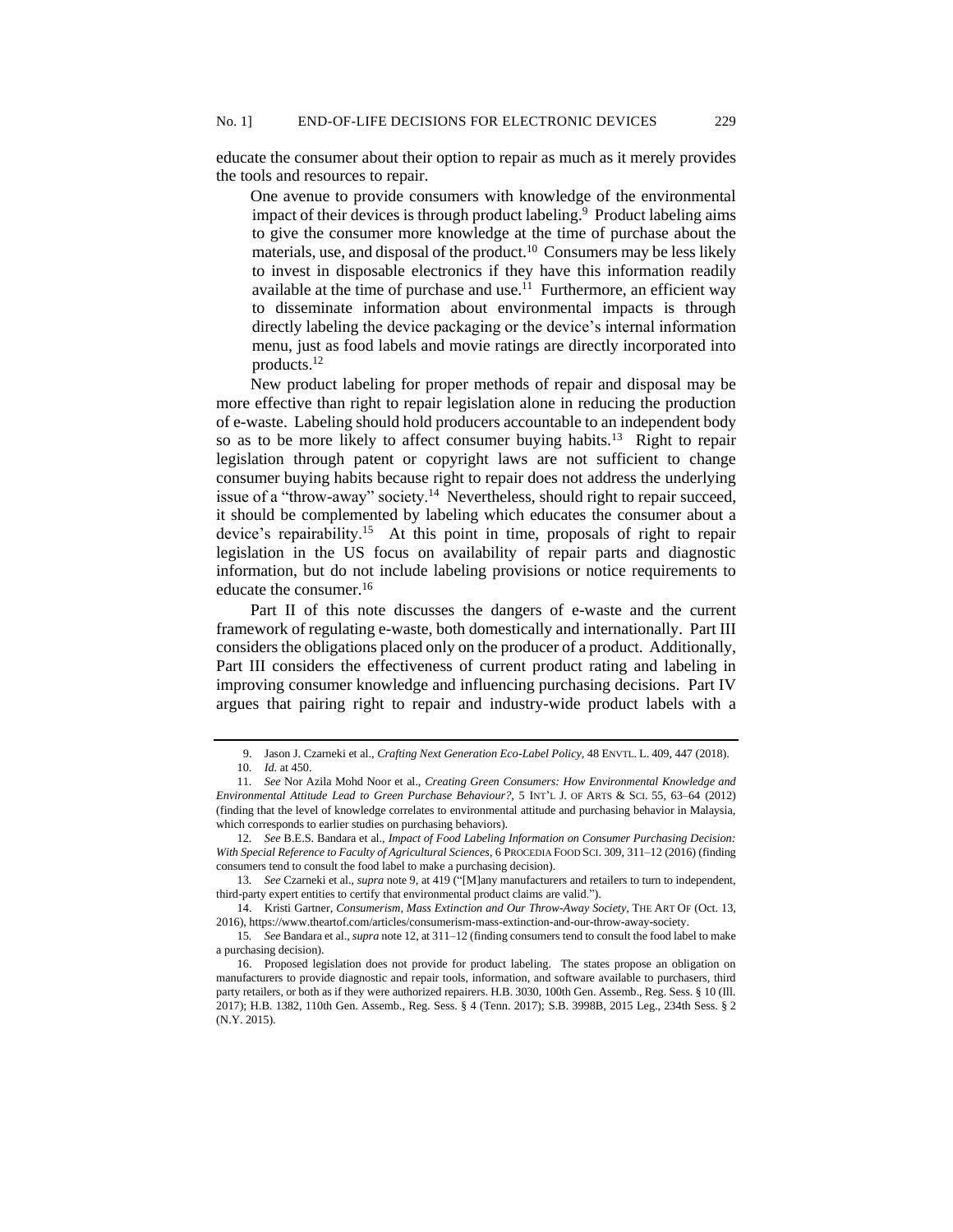repairability rating and recycling information will empower and educate consumers to reduce environmental waste while also pressuring producers to be accountable to consumers. This note proposes clear labeling using a rating system—similar to food, entertainment, and recycling ratings—to allow consumers to make objective comparisons and give consumers information about proper disposal of materials in the device.

#### II. BACKGROUND

#### *A. What is Electronic Waste and How is it Currently Regulated?*

Electronic waste (e-waste) is a term used to describe electronics that are discarded, often near the end of their useful life, and either disposed or recycled.<sup>17</sup> E-waste includes cell phones, televisions, DVD players, video game consoles, computers, computer monitors, and stereos—but this is not an exhaustive list.<sup>18</sup> It is key to understand the dangers that e-waste poses to appreciate the importance of proper e-waste disposal.

E-waste may be improperly disposed of through municipal waste that ends up in a landfill or through local recyclers who do not have the facilities to process dangerous e-waste.<sup>19</sup> The electronics that comprise e-waste often still have value if they are recycled, refurbished, or reused.<sup>20</sup> These products contain small but valuable amounts of resources such as gold, aluminum, and palladium, which can be recovered in many circumstances.<sup>21</sup> Recycling one million cell phones recovers 33 pounds of palladium, 35,000 pounds of copper, and 772 pounds of silver.<sup>22</sup> Disposing of e-waste in landfills or exporting waste to other countries allows for no recovery of these precious metals.<sup>23</sup>

E-waste also contains toxic substances, like mercury, nickel, lead, and chromium.<sup>24</sup> The United States Environmental Protection Agency (EPA) estimates most e-waste is improperly disposed of in landfills, with only twentyfive percent of e-waste collected for recycling.<sup>25</sup> Seventy percent of heavy metals found in landfills comes from electronics, even though e-waste does not make up a majority of landfill waste. $26$  There is no guarantee that heavy metals and other toxic elements will not leach into water supplies, as even the best landfills are not leak-proof.<sup>27</sup>

<sup>17</sup>*. Cleaning Up Electronic Waste (E-Waste)*, U.S. ENVTL. PROT. AGENCY, https://www.epa.gov/ international-cooperation/cleaning-electronic-waste-e-waste (last visited Nov. 19, 2018).

<sup>18</sup>*. Electronic waste (E-waste)*, 1 RCRA AND SUPERFUND: A PRACTICE GUIDE, 3d § 2:54 (2018).

<sup>19</sup>*. Cleaning Up Electronic Waste (E-Waste)*, *supra* note 17.

<sup>20</sup>*. Id.*

<sup>21</sup>*. Electronic waste (E-waste)*, *supra* note 18.

<sup>22</sup>*. Electronics Donation and Recycling*, U.S. ENVTL. PROT. AGENCY, https://www.epa.gov/recycle/ electronics-donation-and-recycling (last visited Nov. 19, 2018).

<sup>23</sup>*. Cleaning Up Electronic Waste (E-Waste)*, *supra* note 17.

<sup>24</sup>*. Electronic waste (E-waste)*, *supra* note 18.

<sup>25</sup>*. Cleaning Up Electronic Waste (E-Waste)*, *supra* note 17.

<sup>26.</sup> Jennifer Kutz, *You've Got Waste: The Exponentially Escalating Problem of Hazardous E-Waste*, 17 VILL. ENVTL. L.J. 307, 310 (2006).

<sup>27</sup>*. Id.* at 321.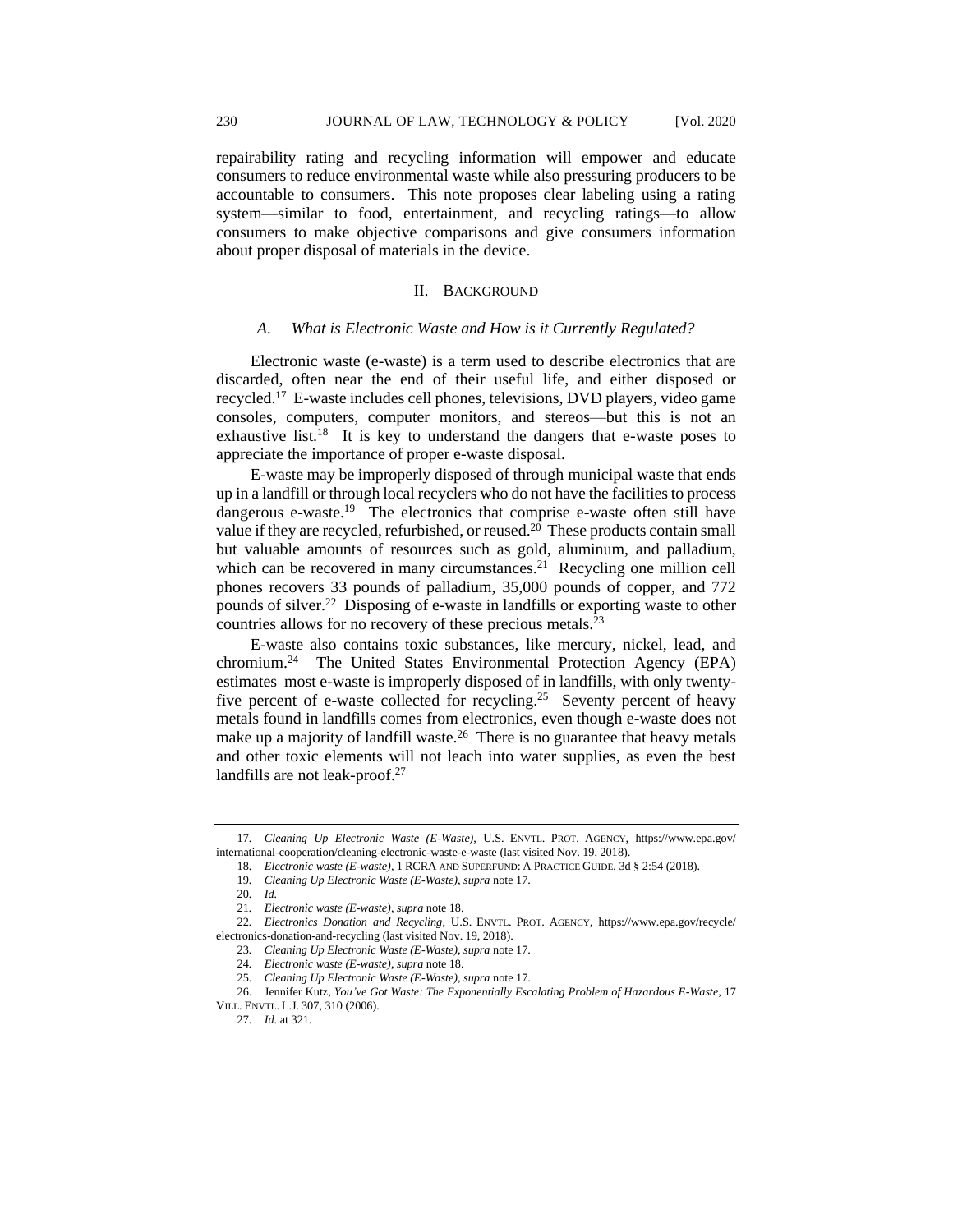Additionally, lithium-ion (Li-ion) batteries are frequently used to power electronics, from iPhones to the Tesla Model S, due to its low maintenance and high energy density.<sup>28</sup> Although single-use batteries (e.g., AAA, AA) are generally considered safe to dispose of with household waste, Li-ion batteries pose further dangers when disposed improperly.<sup>29</sup> The results of non-recyclable material entering the recycle stream can range from rejection of the entire shipment to the recycling center bearing the cost of sending garbage to a landfill.<sup>30</sup> In the case of Li-ion batteries, the dangers can begin before the waste even gets to the sorting process. For example, just recently in 2017, a Li-ion battery started a fire at an ecomaine recycling facility.<sup>31</sup>

Many electronic stores and municipalities collect unwanted or broken electronics, including used batteries, to be properly recycled or disposed.<sup>32</sup> However, a large majority of e-waste does not get properly recycled—likely at the fault of either the consumer or the recycler.<sup>33</sup> The EPA has authority to inspect permitted recycling facilities to ensure compliance.<sup>34</sup> Recently, the Iowa Attorney General filed a case against Recycletronics after an EPA inspection revealed the company was not properly storing or recycling cathode ray tube (CRT) televisions.<sup>35</sup> CRT recycling became a large issue when new television technology began making CRT televisions obsolete in 2009.<sup>36</sup>

## *B. Cathode Ray Tube Televisions Exemplify Mass Technology Extinction and Emphasize the Need for Proper Recycling*

As new technologies are produced, older devices become less desired and, in some cases, obsolete. One of the most obvious examples that most readers should remember is the transition from analog to digital television signals and

<sup>28</sup>*. Lithium-Ion Battery*, CLEAN ENERGY INST., https://www.cei.washington.edu/education/science-ofsolar/battery-technology (last visited Jan. 15, 2020).

<sup>29</sup>*. Lithium Ion Batteries*, AM. DISPOSAL SERVICES, https://americandisposal.com/blog/lithium-ionbatteries (last visited Feb. 22, 2020).

<sup>30</sup>*. See Recycling – How it Works*, IT'S ALL YOU (May 15, 2019), https://recyclingpartnership.org/ itsallyou/recycling-how-it-works("If the wrong materials enter the recycling system, they can damage equipment, harm workers and cause an entire shipment to be rejected, wasting the energy and time that went into sorting and transporting them."); Josh Clark, *Is What We're Recycling Actually Getting Recycled?*, HOW STUFF WORKS, https://science.howstuffworks.com/environmental/conservation/issues/recycling-reality1.htm (last visited Jan. 15, 2020) (explaining residual waste is thrown out at a cost to the recycling plant).

<sup>31.</sup> Ecomaine, *Lithium Ion battery fire at ecomaine's Recycling Facility*, YOUTUBE (Dec. 20, 2017), https://www.youtube.com/watch?v=WsUjSE-ibKo.

<sup>32</sup>*. See Electronics Donation and Recycling, supra* note 22 (explaining what types of electronics can be donated or recycled).

<sup>33</sup>*. See Cleaning Up Electronic Waste (E-Waste)*, *supra* note 17 (finding only 25% of e-waste was recycled in 2009); *see also* Kimberly Button, *20 Staggering E-Waste Facts,* EARTH911 (Feb. 24, 2016), https://earth911.com/eco-tech/20-e-waste-facts (finding 12.5% of e-waste is recycled in the United States).

<sup>34</sup>*. Federal Facilities Inspections: A Guide to EPA's Access and Inspection Authorities*, U.S. ENVTL. PROT. AGENCY, https://www.epa.gov/enforcement/federal-facilities-inspections-guide-epas-access-andinspection-authorities (last visited Mar. 9, 2020).

<sup>35.</sup> Petition in Equity at 18–19, *State of Iowa v. Aaron Rochester*, No. EQCV179074 (D. Iowa Jan. 9, 2018); *see also infra* Section (III)(B)(1) (describing the widespread issue of cathode ray tube disposal).

<sup>36.</sup> Nathanial Gronewold & Greenwire, *Some See E-Waste Crisis Trailing Switch to Digital TV*, N.Y. TIMES (June 15, 2009), https://archive.nytimes.com/www.nytimes.com/gwire/2009/06/15/15greenwire-somesee-e-waste-crisis-trailing-switch-to-dig-81110.html.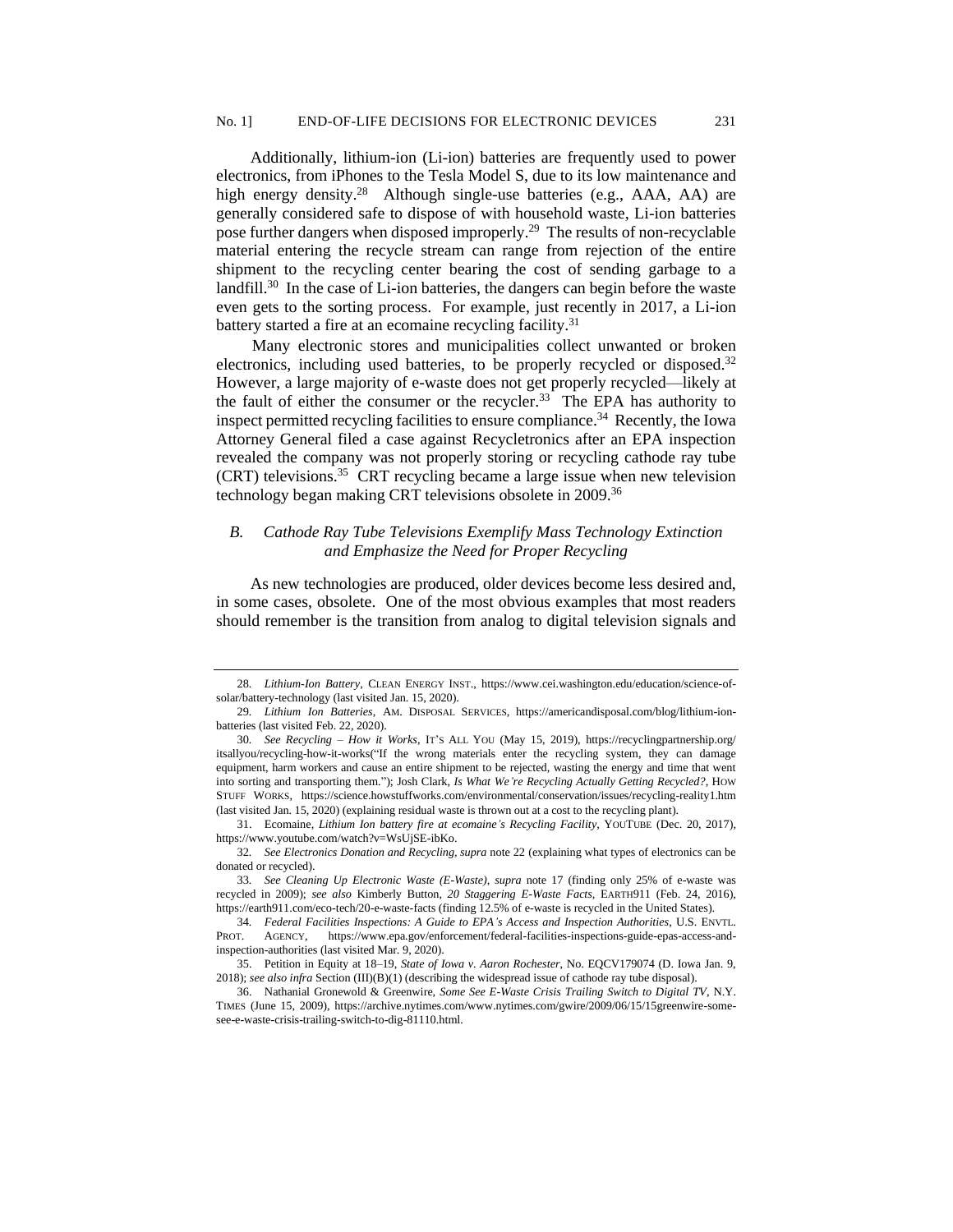the related transition from cathode ray tube (CRT) televisions to LCD and plasma screen televisions.<sup>37</sup>

The switch from analog to digital television signals in 2009 made most commentators nervous about the increase in e-waste that would be produced, because it would make CRT television sets obsolete without the use of a digital converter.<sup>38</sup> Furthermore, higher definition television sets, such as LCD and plasma screen televisions, became increasingly affordable and practical compared to CRT televisions.<sup>39</sup> The widespread shift away from CRT televisions over the course of ten to fifteen years created a focus on CRT disposal because CRTs are dangerous and expensive to recycle, and the market for refurbished CRT televisions decreased significantly as a result of the switch to digital television signals.<sup>40</sup>

The industry-wide shift away from CRT televisions demonstrates one situation where disposal became inevitable for the 705 million televisions sold in the US since 1980.<sup>41</sup> Due to the dangerous nature of CRT recycling, there are not a lot of recycling centers that can properly process them.<sup>42</sup> There are some "recycling" centers that collected CRT televisions, but the televisions now sit in warehouses because the facility could not safely process the CRTs in reality.<sup>43</sup> CRT televisions are not the only electronic device to become e-waste, as new devices come out yearly to replace older models.<sup>44</sup> But, CRTs demonstrates the importance of producers, consumers, and recyclers contributing to the lifecycle of a device and how producers, consumers, and recyclers will have to work together to increase proper and safe recycling of e-waste.

## *C. Current Frameworks for E-Waste Management*

Someone has to be responsible for proper disposal of e-waste, either the state, producer, consumer or recycler. The actor held responsible varies depending on the context, state, and level of actors (international, national, or local). Internationally, most states are bound to the Basel Convention, an international agreement that controls disposal methods of hazardous waste,

<sup>37.</sup> Ripunjoy Kumar Sarma, *Is it Time to Dump Your CRT TV?,* ECON. TIMES (Aug. 31, 2005, 12:22 AM), https://economictimes.indiatimes.com/is-it-time-to-dump-your-crt-tv/articleshow/1214930.cms.

<sup>38</sup>*. See* Hannah G. Elisha, *Addressing the E-Waste Crisis: The Need for Comprehensive Federal E-Waste Regulation Within the United States*, 14 CHAP. L. REV. 195, 199 (2010) (noting predictions of an "e-waste tsunami" from Americans disposing of their old televisions); *see also* Gronewold & Greenwire, *supra* note 36 (finding recyclers experienced an increase in older televisions surrounding the transition to digital television on June 12, 2009).

<sup>39.</sup> Sarma, *supra* note 37.

<sup>40.</sup> Elisha, *supra* note 38; *see also* Adi Robertson, *The Last Scan: Inside the Desperate Fight to Keep Old TVs Alive*, THE VERGE (Feb. 6, 2018, 8:26 AM), https://www.theverge.com/2018/2/6/16973914/tvs-crtrestoration-led-gaming-vintage (finding secondhand CRT televisions are specifically desired within the retrogaming community who have a need for CRT televisions which cannot be bought in stores).

<sup>41.</sup> Jason Koebler, *America's Television Graveyards*, VICE (Feb. 16, 2017, 7:00 AM), https://motherboard.vice.com/en\_us/article/z4gv73/americas-television-graveyards.

<sup>42</sup>*. Id.*

<sup>43</sup>*. Id.*

<sup>44.</sup> Adam Burakowski, *Understanding the Product Cycle: When to Expect New Releases, Updates, Deals, and Discounts*, WIRECUTTER (June 10, 2016), https://thewirecutter.com/blog/understanding-the-product-cyclewhen-to-expect-new-releases-updates-deals-and-discounts/.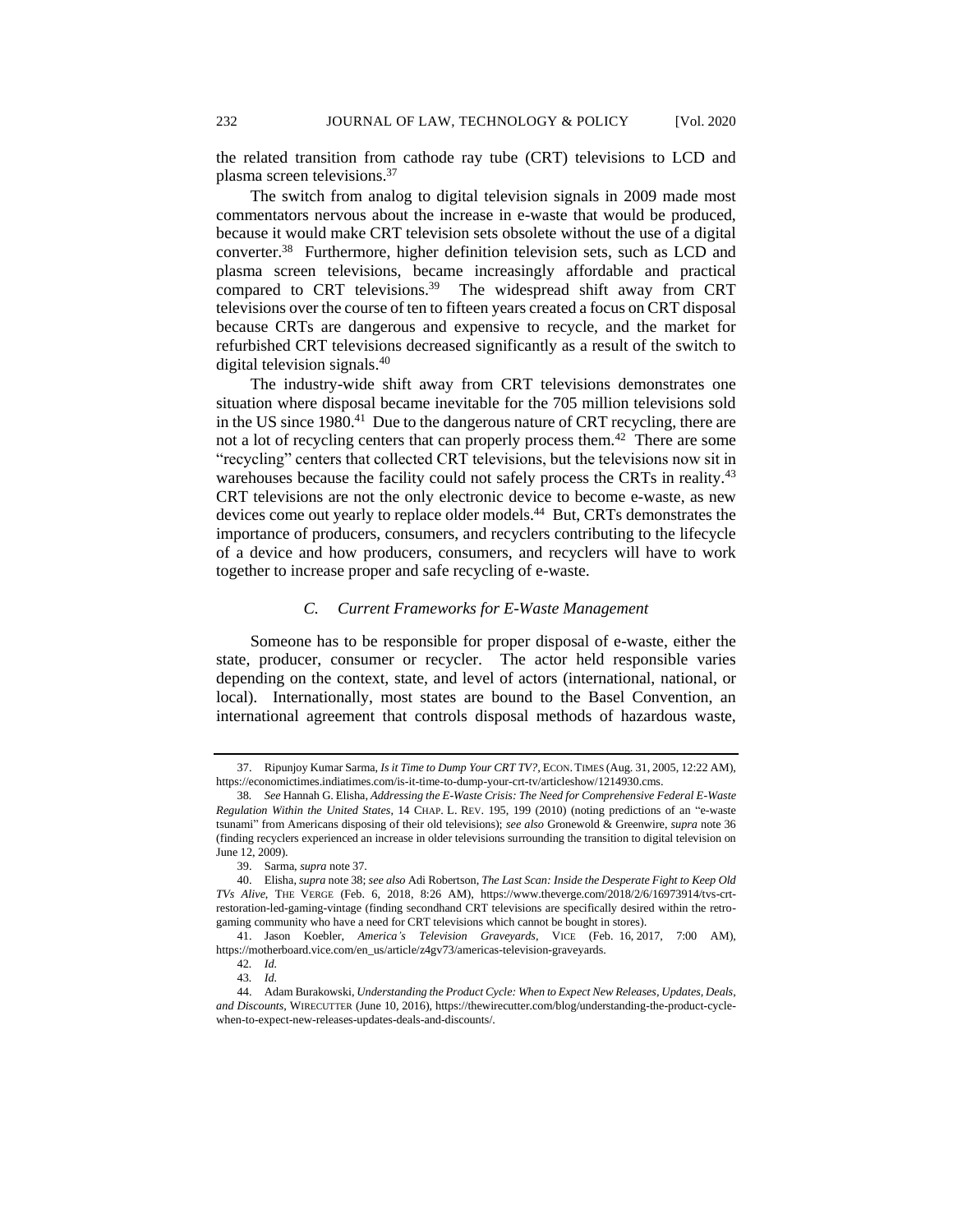including e-waste, by ensuring the waste is handled in an environmentally sound way through international and domestic laws.<sup>45</sup> At the national level, legislatures are quick to put the onus of responsibility on producers, holding them financially responsible for the birth and death of their products.<sup>46</sup> This method is called extended producer responsibility, also known as "product stewardship" in the US.<sup>47</sup> This note proposes placing some responsibility on the American consumer to properly dispose of e-waste. Most legislation and enforcement efforts seek to regulate larger entities, while regulation of individual persons is effectively left unregulated.<sup>48</sup> As noted below, there is extensive effort to regulate mass producers of e-waste, but individual consumers are not given clear guidelines or deterrence to properly dispose of e-waste.

Extended producer responsibility is a general policy approach that holds producers financially responsible for disposal of a product at the end of its usable life.<sup>49</sup> This policy is intended to give producers incentives to change their product design in order to reduce the cost of waste management.<sup>50</sup> "[Extended producer responsibility] policy features two elements: (1) shifting financial and managerial responsibility upstream, to the producer, and away from the public sector, while maintaining some government oversight; and (2) providing incentives to producers to incorporate environmental considerations into the design of their products and packaging."<sup>51</sup> Extended producer responsibility policies include product take-back requirements, taxing producers to fund recycling costs, and setting recycling rate targets.<sup>52</sup> Some policies that are *not* considered extended producer responsibility policies include banning specific items from landfills, implementing recycling subsidies, and charging waste collection fees that vary depending on how much waste is collected.<sup>53</sup>

In order to comply with extended producer responsibility policies, or to avoid costs associated with compliance (such as paying disposal fees), the producer may make a product more recyclable, improve its lifespan by improving reusability, or reduce the use of material in manufacturing.<sup>54</sup> A study conducted by the Organization for Economic Co-operation and Development (OECD) determined that recycling rates have increased in countries with extended producer responsibility programs,<sup>55</sup> although extended producer responsibility is embodied in different ways across the US and across the world.

<sup>45.</sup> Basel Convention on the Control of Transboundary Movements of Hazardous Wastes and Their Disposal, *opened for signature* Mar. 22, 1989, 28 I.L.M. 657, art. 2 [hereinafter Basel Convention].

<sup>46.</sup> Margaret Walls, *EPR Policies and Product Design: Economic Theory and Selected Case Studies*, ORGANISATION FOR ECONOMIC CO-OPERATION AND DEVELOPMENT 4 (Feb. 28, 2006), http://www.oecd.org/ officialdocuments/publicdisplaydocumentpdf/?doclanguage=en&cote=env/epoc/wgwpr(2005)9/final.

<sup>47</sup>*. Electronics EPR: A Case Study of State Programs in the United States*, PRODUCT STEWARDSHIP INST. 3 (June 3, 2014), http://www.oecd.org/environment/waste/United%20States%20(PSI%20-%20Cassel).pdf [hereinafter *Electronics EPR*]; Walls, *supra* note 46, at 4.

<sup>48</sup>*. Id*. 49. Walls, *supra* note 46, at 4.

<sup>50</sup>*. Id.*

<sup>51</sup>*. Electronics EPR, supra* note 47.

<sup>52.</sup> Walls, *supra* note 46, at 8–9.

<sup>53</sup>*. Electronics EPR, supra* note 47, at 9.

<sup>54</sup>*. Id*. at 4.

<sup>55</sup>*. Id.* at 35.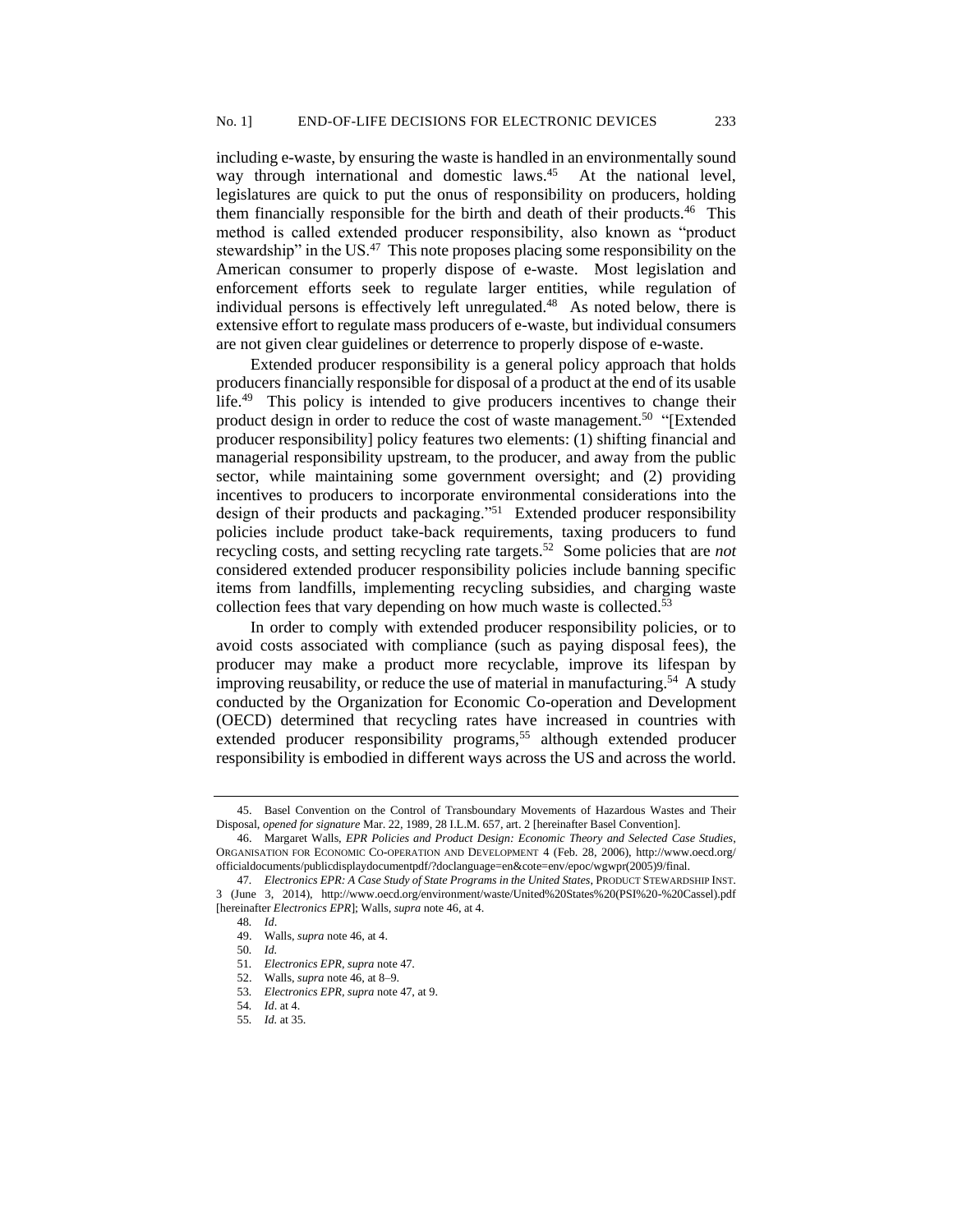#### *D. The Basel Convention*

The amount of toxic waste in electronic devices leads to a three-fold problem: how to repair slightly damaged devices, how to salvage reusable materials, and how to safely dispose of e-waste.<sup>56</sup> A large focus at the international level tends to be on how to safely dispose of e-waste, rather than repairing or salvaging materials.<sup>57</sup> Instead of processing e-waste locally, which is usually a costly and dangerous process due to health and environmental hazards, e-waste is sometimes exported to less developed nations with fewer restrictions.<sup>58</sup> One study found a third of GPS trackers placed in American ewaste went abroad to countries which do not have proper protections for workers and communities that come in contact with toxic materials.<sup>59</sup> When looking at the options for domestic control of e-waste, the extent of international transportation of e-waste must also be considered. Exporting e-waste appears to be a quick solution to a long-term problem, and it may allow producers and recyclers to avoid regulation and get around extended producer responsibility policies at a lower cost.<sup>60</sup> This trend in exporting hazardous waste has led to international agreements, such as the Basel Convention on the Control of Transboundary Movements of Hazardous Wastes and their Disposal (Basel Convention).<sup>61</sup>

The Basel Convention is one of the key international treaties controlling disposal of e-waste and other hazardous waste, with over 183 countries party to the treaty—but notably, not the  $US^{62}$  The Basel Convention prevents transporting waste between parties, and nonparties, unless it is authorized by an agreement consistent with requirements of the convention.<sup>63</sup> The Basel Convention ensures parties have appropriate facilities to undertake "environmentally sound management of hazardous waste" and prevents importing waste that is not going to be handled in an environmentally sound way by the importing party.<sup>64</sup>

There is minimal statutory guidance in the US limiting on which states' waste may be exported or the environmental and safety procedures that the importing state must follow.<sup>65</sup> One of the main barriers to US ratifying the Basel Convention is a lack of implementing domestic legislation.<sup>66</sup> However, the US

<sup>56.</sup> Katie Campbell & Ken Christensen, *Where Does America's E-Waste End Up? GPS Tracker Tells All*, PBS NEWS HOUR (May 10, 2016, 11:07 AM), https://www.pbs.org/newshour/science/america-e-waste-gpstracker-tells-all-earthfix.

<sup>57</sup>*. Id.*

<sup>58</sup>*. Id.*

<sup>59</sup>*. Id.*

<sup>60</sup>*. Id.*

<sup>61.</sup> Basel Convention, *supra* note 45.

<sup>62</sup>*. Id.*; *Frequent Questions on International Agreements on Transboundary Shipments of Waste*, U.S ENVTL. PROT. AGENCY, https://www.epa.gov/hwgenerators/frequent-questions-international-agreementstransboundary-shipments-waste (last visited Feb. 25, 2020) [hereinafter FAQ on Waste Shipment].

<sup>63.</sup> Basel Convention, *supra* note 45, at art. 4.

<sup>64</sup>*. Id.* at art. 4.2.

<sup>65</sup>*. See* 40 C.F.R § 262.83 (2018) (listing requirements for waste export but placing restrictions on the country of import beyond requiring consent or an applicable international agreement).

<sup>66.</sup> FAQ on Waste Shipment*, supra* note 62.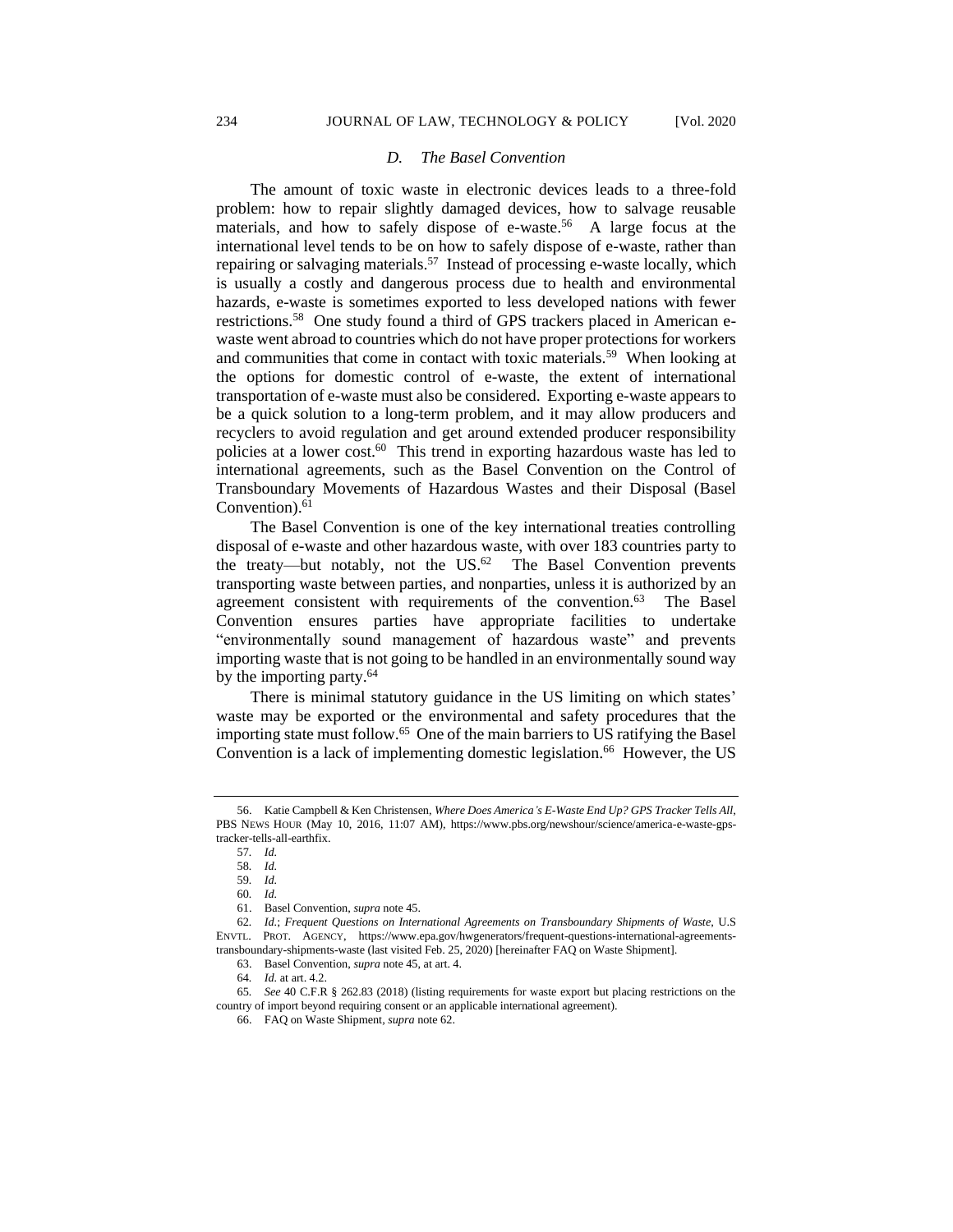does have some international regulations on transboundary transportation of hazardous waste—the US is party to bilateral agreements with Canada, Mexico, Costa Rica, the Philippines, and Malaysia.<sup>67</sup> Furthermore, the US has domestic regulations in place which detail the requirements for export of hazardous waste to other states.<sup>68</sup>

## III. ANALYSIS

Once a product is sold, the consumer is responsible for its disposal.<sup>69</sup> Regardless of how much the producer contributes to proper disposal or recycling resources under extended consumer responsibility policies, the consumer may still dispose of a product improperly.<sup>70</sup> When a product is disposed of improperly, it is likely to cause environmental damage for which someone should be held liable. This leads to the question of who bears responsibility for properly disposing of e-waste? First, this section discusses the necessity to hold both consumers and producers responsible because neither group is likely to unilaterally fix the e-waste problem. Second, this section addresses the insufficiency of existing labeling schemes in educating consumers on their role in proper disposal of toxic e-waste. Third, this section discusses whether right to repair legislation can address the consumer's role or if it may be combined with a labeling initiative to increase efficacy.

#### *A. Who Bears Responsibility for E-Waste?*

Despite laws and regulations to control the amount of pollution that may be produced, manufacturers do not always stay under the limits, or over time small amounts of pollution can add up to large consequences for nearby communities.<sup>71</sup> It may be first instinct to require producers to pay damages to those who are injured by their pollution—after the fact. However, paying reparations to communities injured by toxic waste dumping is not sufficient to repair damage done to communities; reparations are a short-term solution to a long-term problem, particularly in the context of e-waste.<sup>72</sup> E-waste should be treated differently than "traditional" toxic waste because the producer is not directly causing the problem. "Traditional" toxic waste in this note is differentiated from e-waste to include broader biological, chemical, and radioactive waste—some of which is directly dumped into the land, water

<sup>67.</sup> *International Agreements on Transboundary Shipments of Hazardous Waste*, U.S ENVTL. PROT. AGENCY, https://www.epa.gov/hwgenerators/international-agreements-transboundary-shipments-hazardouswaste#bilateral (last visited Feb. 25, 2020).

<sup>68</sup>*. See* 40 C.F.R. § 262.83 (2018) (stating exporting waste is prohibited unless the exporter falls within one of six exceptions and satisfies notice, consent, and reporting requirements).

<sup>69</sup>*. 11 Facts About Recycling*, DO SOMETHING, https://www.dosomething.org/us/facts/11-facts-aboutrecycling#fn3 (last visited Feb. 25, 2020).

<sup>70</sup>*. See id.* (reporting Americans recycle only 30% of recyclable products and Americans throw away, rather than recycle, 28 billion bottles and jars per year).

<sup>71</sup>*. Environmental Law Violations*, LEGAL INFO. INST., https://www.law.cornell.edu/wex/environmental\_ law\_violations (last visited Feb. 25, 2020).

<sup>72.</sup> Jordan Jackson, *No E-Wasteland for Electronic Waste Disposal: Effective Legislation to Protect Communities Surrounding Landfills*, 18 J. GENDER RACE & JUST. 499, 501 (2016).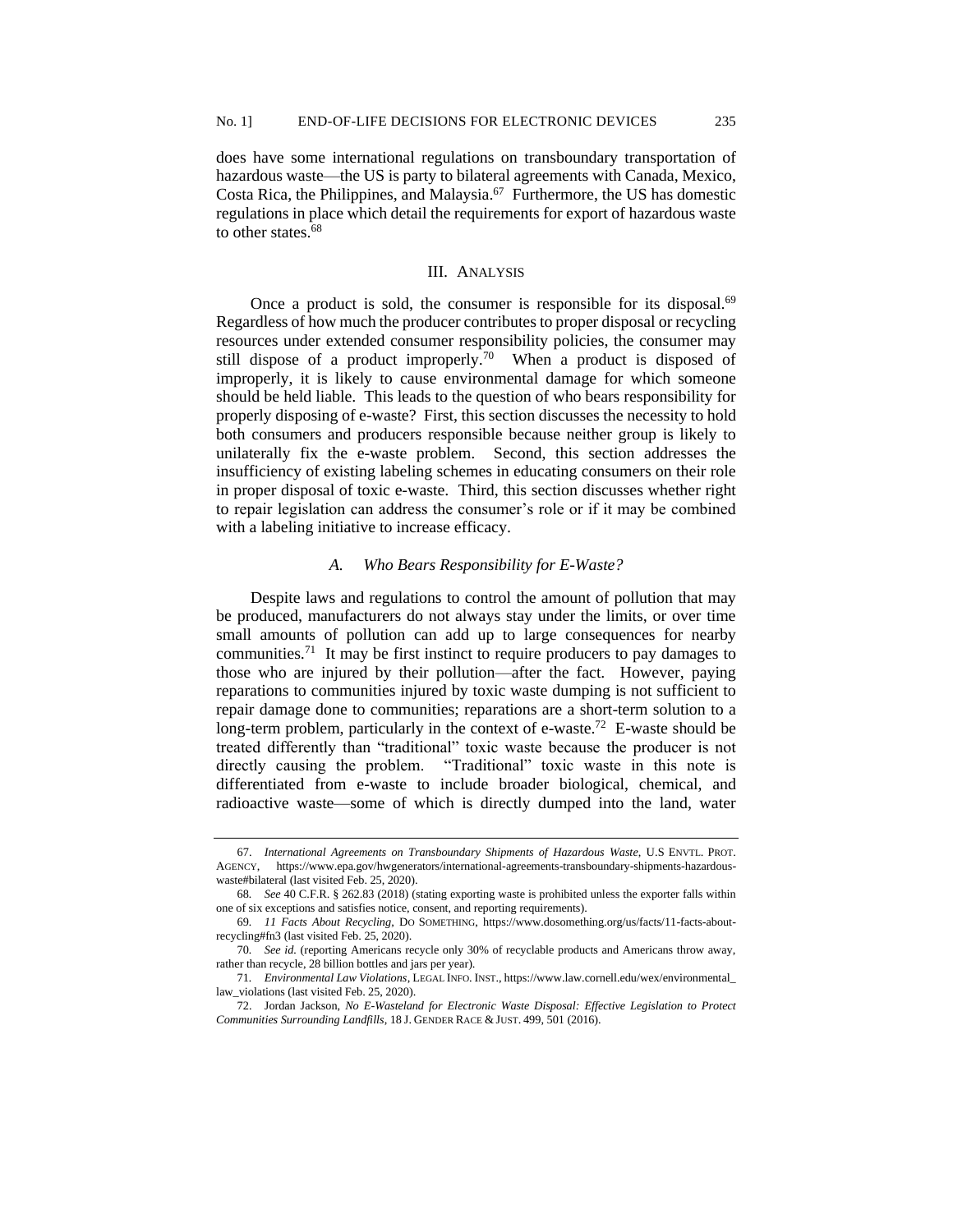sources, or the air by producers rather than through the household waste stream.<sup>73</sup> Who pays the bill for damage caused by hundreds of residents who threw electronics in with their regular household waste? Should the producers be held responsible for the consumer inappropriately discarding their used device? The answers to these questions may differ depending on the national and international laws of the state where the item is sold and disposed.

The prevailing trend among electronic manufacturers is to make devices that are not repairable or not easily repairable.<sup>74</sup> Reparability is sacrificed for the sake of creating thinner or smaller devices.<sup>75</sup> Non-reparability leads to increased one-owner use of electronics and therefore an increase in the electronic waste that is produced by the consumer.<sup>76</sup>

While design and repairability of devices contributes to obsolesce of technology and e-waste, consumers have no control over these factors. Producers cannot unilaterally be held responsible for America's e-waste problem; a comprehensive solution would hold consumers also partly responsible for disposing of e-waste properly. Consumers should take responsibility for their waste and this may place more pressure from consumers on producers. The US and European Union (EU) have different approaches, as the US focuses on producers but the EU recognizes the consumer's responsibility to dispose of their products.<sup>77</sup> Another difference is in the EU's transnational approach to addressing e-waste, rather than leaving it to each member state to independently regulate, whereas the US seems to have less comprehensive federal laws addressing production of e-waste.<sup>78</sup>

## *1. Producers are Responsible for Environmental Impacts from Cradle to Grave: The US Application of Extended Producer Responsibility*

In the US, extended producer responsibility is also known as "product stewardship."79 However, there are some initiatives labelled product stewardship that are not extended producer responsibility, such as "advanced recycling fees . . . because they are neither financed nor managed by producers."<sup>80</sup> Federally, US laws focus on regulating industrial sources of pollution rather than pollution caused by consumer disposal of products, leaving it for the states to regulate.<sup>81</sup> Extended producer responsibility polices are

<sup>73</sup>*. See* Ramon J. Aldag, Toxic Waste, ENCYCLOPAEDIA BRITANNICA, https://www.britannica.com/ science/toxic-waste (last visited Mar. 9, 2020) (describing toxic waste as any chemical waste capable of causing injury or death).

<sup>74.</sup> Andrew Thompson, *The Fix Is Out: Product Repairs Get Tougher in New Age of Obsolescence*, NBC NEWS (July 31, 2016, 1:30 PM), https://www.nbcnews.com/news/us-news/fix-out-product-repairs-get-toughernew-age-obsolescence-n614916.

<sup>75</sup>*. Id.*

<sup>76</sup>*. Id.*

<sup>77.</sup> Noah M. Sachs, *Planning the Funeral at the Birth: Extended Producer Responsibility in the European Union and the United States*, 30 HARV. ENVTL. L. REV. 51, 51–52 (2006).

<sup>78</sup>*. Id.*

<sup>79</sup>*. Product Stewardship*, U.S. ENVTL. PROT. AGENCY, https://archive.epa.gov/wastes/conserve/tools/ stewardship/web/html/index.html (last visited Mar. 9, 2020); Electronics EPR*, supra* note 47, at 3.

<sup>80.</sup> *Electronics EPR, supra* note 47, at 3.

<sup>81.</sup> Sachs, *supra* note 77, at 52–53.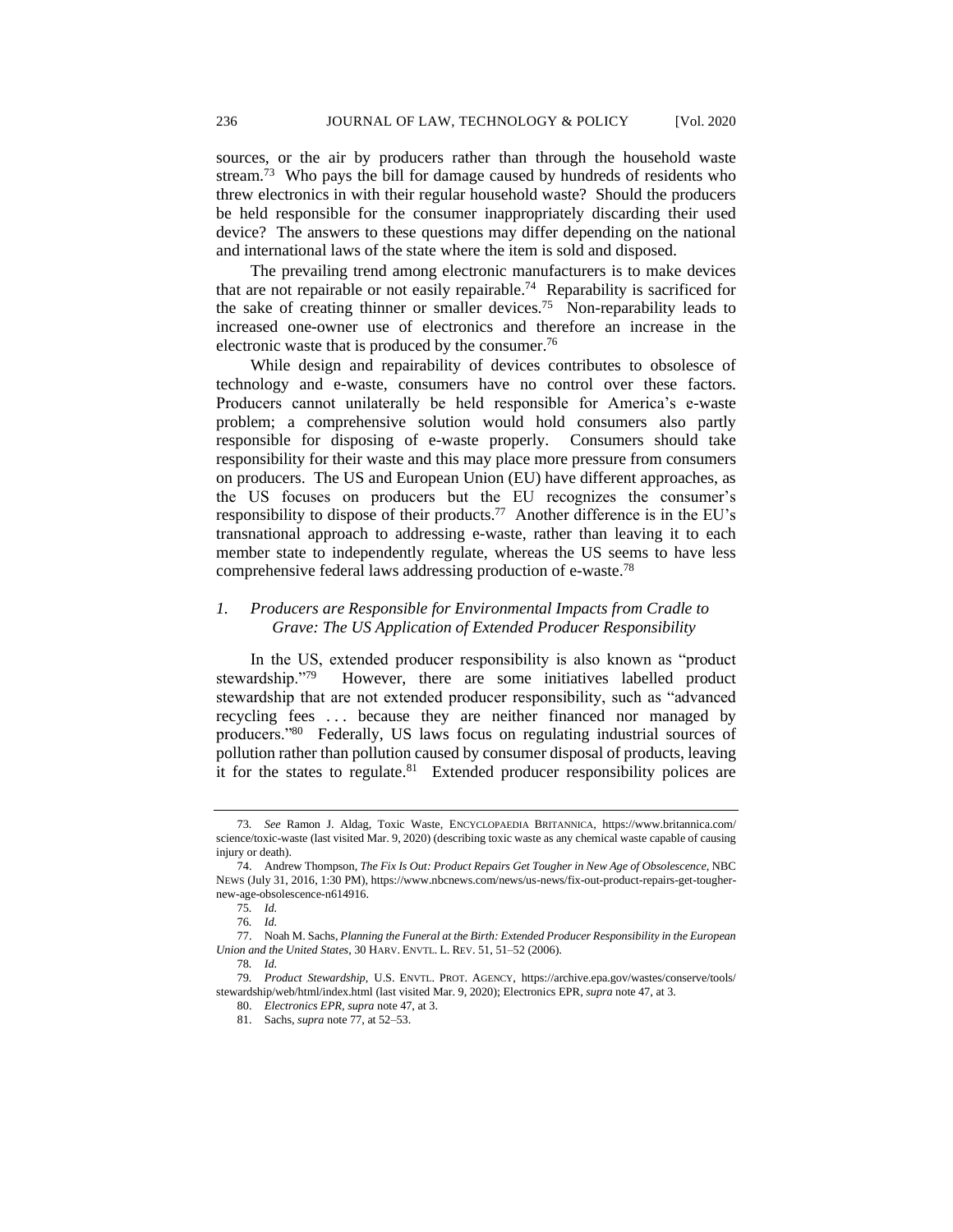typically implemented at the state level and are directed at certain categories of products.<sup>82</sup> There is not a prevailing extended producer responsibility scheme among the states; some states compel producers to construct a recycling program while others require producers to pay a fee to the state in order to sell their goods.<sup>83</sup>

In order to protect the environment, some self-governance and collective action is necessary. Self-governance is one justification for public health laws because the population has a desire to collectively protect its health due to an individual's inability to protect their health independently.<sup>84</sup> This idea may be translated into collectively protecting its environmental health. Widespread populations are susceptible to similar, if not the same, environmental and health threats that come from the habits of consumers collectively.<sup>85</sup>

# *2. Producers are Responsible for Environmental Impacts, But Consumers Have to Play Their Part: The EU Application of Extended Producer Responsibility*

The EU's environmental policies have the objective of protecting the environment and human health by taking preventative action and using the "polluter pays principle" (PPP) to rectify environmental damage.<sup>86</sup> PPP holds the producer responsible for the pollution that they create through their products.<sup>87</sup> The EU as a whole utilizes extended producer responsibility as a tool for environmental protection and implementation of the polluter pays principle.<sup>88</sup> PPP requires a causal link between the pollution and the conduct to hold a person, or entity, liable as a polluter.<sup>89</sup> The European Parliament issued a directive on waste electrical and electronic equipment (WEEE Directive) which requires all member states to enact regulations in accordance with the polluter pays principle.<sup>90</sup> PPP directs the EU's extended producer responsibility policies, however the producers are not held *independently* responsible by the WEEE Directive for the disposal of their products because there are also requirements for the recyclers and to give notice to the consumer.<sup>91</sup>

EU countries are bound by the WEEE Directive that requires member states to adopt policies toward "sustainable production and consumption" by

<sup>82</sup>*. Id.* at 53–54.

<sup>83.</sup> Brief for Amicus Curiae Chamber of Commerce of the United States of America in Support of Plaintiff-Appellant at 7–8, Vizio, Inc. v. Klee, 2017 WL 2215893 (2d Cir. 2017).

<sup>84.</sup> Wendy E. Parmet, *Paternalism, Self-Governance, and Public Health: The Case of E-Cigarettes*, 70 U. MIAMI L. REV. 879, 907–08 (2016).

<sup>85</sup>*. See id.* at 909–11 (explaining that populations have a shared goal of public health and recognize a shared vulnerability to disease that brings them together).

<sup>86.</sup> Directive 2012/19, of the European Parliament and of the Council of 4 July 2012 on Waste Electrical and Electronic Equipment (WEEE), 2012 O.J. (L 197) 38, 41 [hereinafter EU Directive on WEEE].

<sup>87</sup>*. Id.* at 38.

<sup>88</sup>*. Id.*

<sup>89.</sup> Youri Mossoux, *Causation in the Polluter Pays Principle,* 6 EUR. ENERGY & ENVTL. L. REV. 279, 294 (2010).

<sup>90</sup>*. See infra* Section (III)(B)(3) (discussing the Electronic Product Environmental Assessment Tool).

<sup>91.</sup> EU Directive on WEEE, *supra* note 86, at 39–41.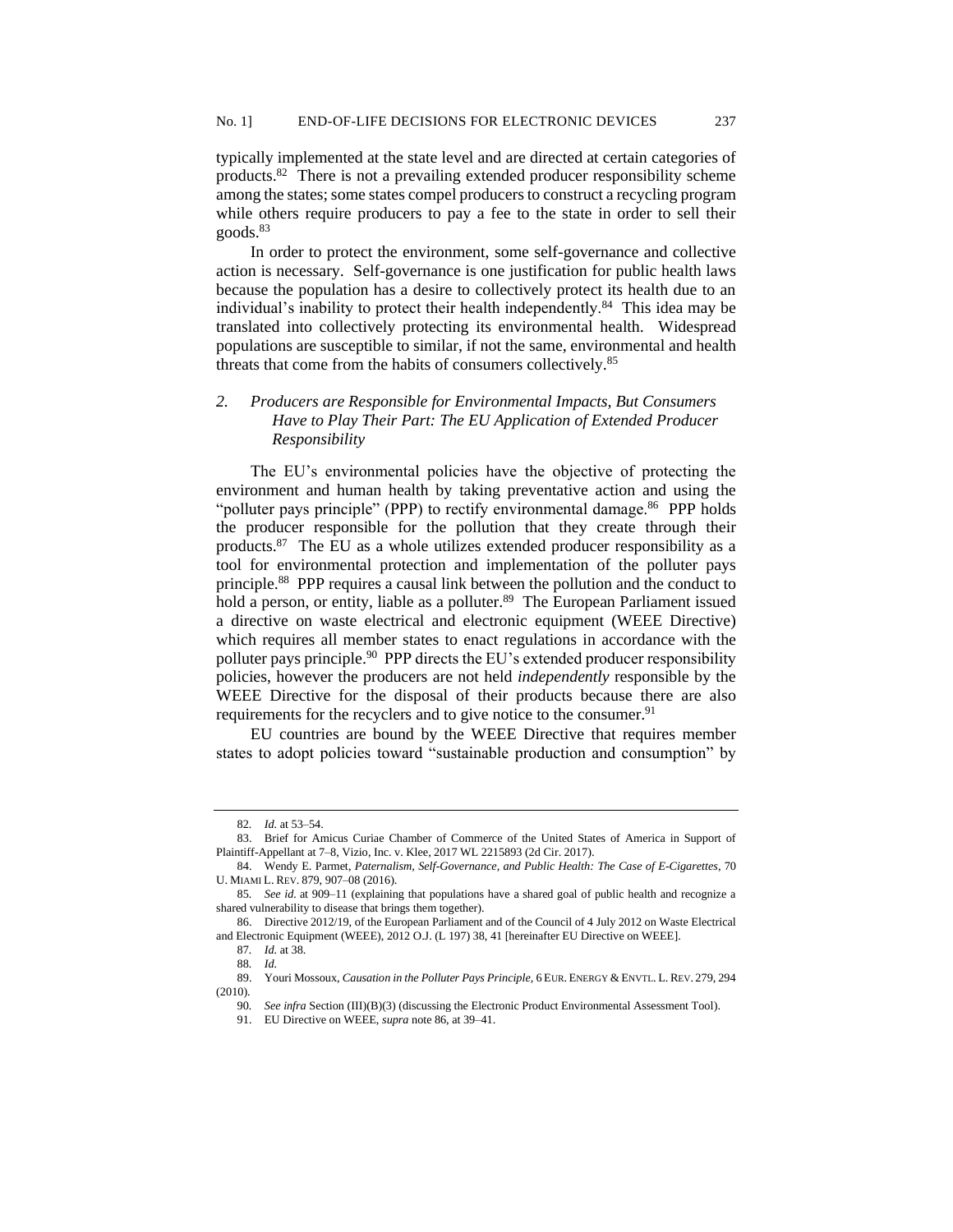preventing WEEE.<sup>92</sup> The WEEE Directive defines "WEEE" (waste electrical and electronic equipment) as electrical or electronic equipment "which the holder discards or intends or is required to discard,<sup>"93</sup> including any consumables, components, and sub-assemblies that are a part of the product when it is discarded.<sup>94</sup> Electrical and electronic equipment (EEE) is given a narrower definition by the WEEE directive; it is equipment designed for use within a certain voltage range that is "dependent on electric currents or electromagnetic fields in order to work properly and equipment for the generation, transfer and measurement of such currents and fields . . . ."<sup>95</sup>

However, despite the fairly specific definition for EEE, the WEEE Directive does not define "polluter."<sup>96</sup> The legislature can choose a category of people to hold primarily responsible and the WEEE Directive chooses the producers as the "operator" having control over a certain activity, producing WEEE.<sup>97</sup> Holding the producers responsible rather than the "polluter" avoids the "infinite regression" that would happen "if one took into account all the people whose intervention was necessary to the defined activity."<sup>98</sup> The polluter could potentially be anyone in the product chain: the product designer, the manufacturing plant, the company selling the product, the consumer disposing of the product, or others who were involved between the creation of the product and its final disposition as waste.<sup>99</sup>

While the EU holds the producer of the product financially responsible for the pollution it causes when discarded, the EU also recognizes the necessity of consumers who are discarding the products to have knowledge of proper disposal methods.<sup>100</sup> The WEEE Directive includes a provision that "Member States *may* require producers to show purchasers, at the time of sale of new products, the costs of collection, treatment and disposal in an environmentally sound way."<sup>101</sup> Furthermore, member states shall encourage consumers to "facilitate the process of re-use, treatment and recovery" and participate in the collection of WEEE to contribute to the program's success.<sup>102</sup>

The WEEE Directive requires states to ensure that producers mark electronics with a symbol (the No Wheelie Bin or No Trash Symbol) indicating that the product has to be collected separately from municipal waste.<sup>103</sup> Furthermore, states also must make sure households have information about the importance of proper disposal, their options for disposal, and the meaning of the

<sup>92</sup>*. Id.* at 38–39.

<sup>93.</sup> Directive 2008/98, of the European Parliament and of the Council of 19 November 2008 on waste and repealing certain directives, 2008 O.J. (L 312) 3, 9.

<sup>94.</sup> EU Directive on WEEE, *supra* note 86, at 43.

<sup>95</sup>*. Id.*

<sup>96</sup>*. See id.* (specifically, not stating a definition for polluter or pollution).

<sup>97.</sup> Mossoux, *supra* note 89, at 288–89.

<sup>98</sup>*. Id.* at 289.

<sup>99</sup>*. Id.*

<sup>100</sup>*. See* EU Directive on WEEE, *supra* note 86, at 39–40 (stating that consumers must contribute for the successful collection of WEEE).

<sup>101</sup>*. Id.* at 48.

<sup>102</sup>*. Id.* at 39–40, 49.

<sup>103</sup>*. Id.* at 48–49.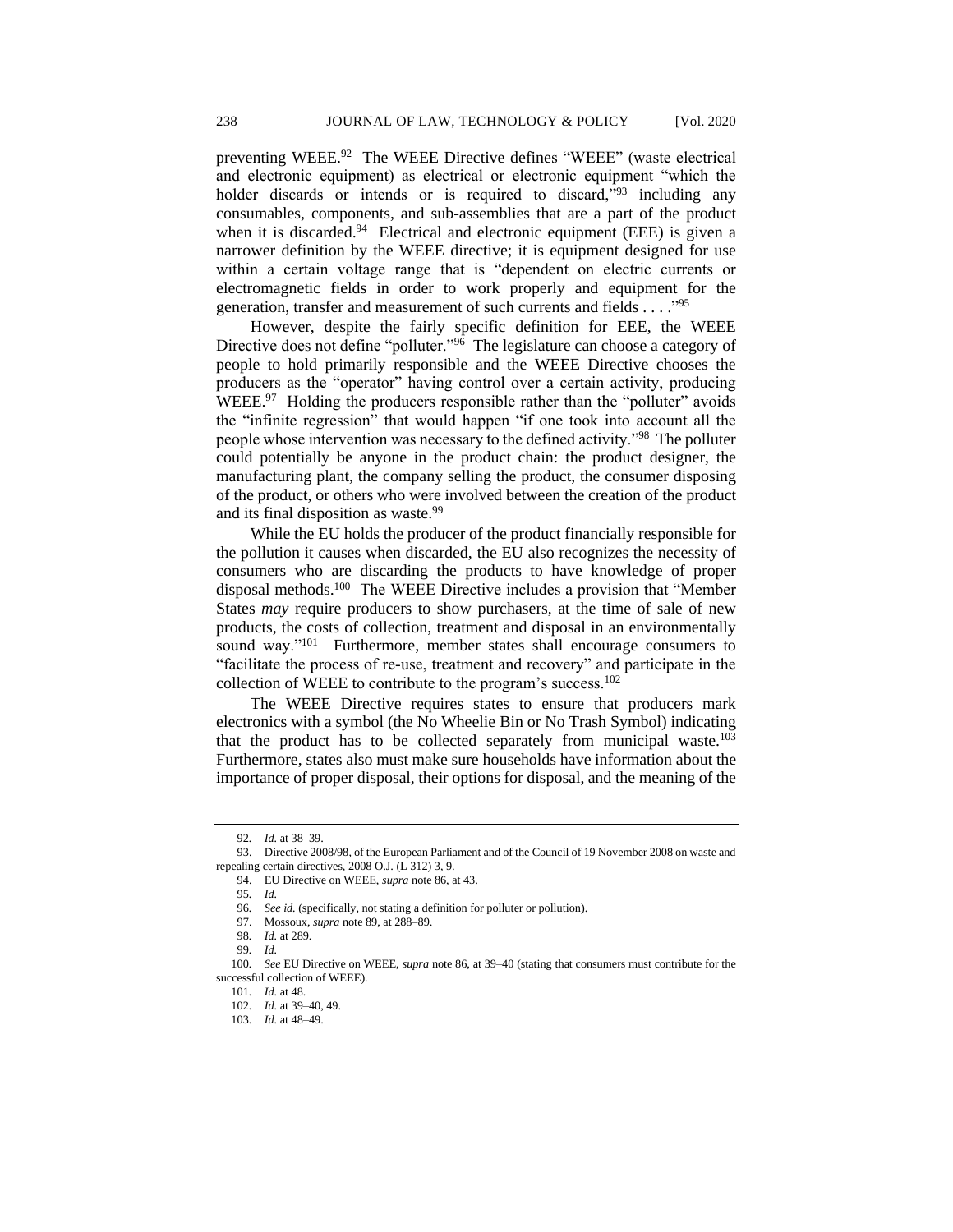No Trash Symbol.<sup>104</sup> The No Trash Symbol is similar to the common threearrow recycling symbol found on many products in the US and abroad; it functions to alert consumers of how to appropriately dispose of the product.<sup>105</sup> The United States does not require the No Trash Symbol on its products, and thus American consumers lack knowledge of the symbol and its meaning on products.<sup>106</sup>

#### *B. Environmental Labeling in the US Remains Inadequate*

One initiative for educating consumers is environmental product labeling (eco-labeling), which communicates positive, negative, or neutral properties of a product.<sup>107</sup> A consumer may be encouraged to purchase a product bearing a positive eco-label, alerting the consumer to environmentally friendly characteristics, over a similar product which does not have eco-friendly properties.<sup>108</sup> A negative label may serve to deter consumers from purchasing a product by providing information on health problems that may arise from use, such as warning labels on cigarettes.<sup>109</sup> A neutral label may "be meaningful relative to a scale" and give the consumer information that is not specifically positive or negative.<sup>110</sup> An example of a neutral label is a label that provides information about the "water usage, chemicals used, pollution and carbon emissions, and waste disposal" to allow consumers to independently evaluate the characteristics of a product. $111$ 

The Federal Trade Commission has guidelines for environmental marketing claims.<sup>112</sup> While enforceable, these guidelines do not preempt local, state, or federal laws.<sup>113</sup> General principles that apply to environmental marketing include the following: (a) "clear, prominent, and understandable" disclosures, (b) distinguish "between benefits of a product, package, and service," (c) the claim cannot overstate an environmental benefit or attribute, and (d) comparative claims should "avoid confusion about the comparison" and be substantiated.<sup>114</sup>

In 2008, a draft of the Eco-Labeling Act of 2008 was circulated by Senator Dianne Feinstein.<sup>115</sup> The bill sought to create a voluntary program to award ecolabels to promote products which give consumers scientifically-based and

<sup>104</sup>*. Id.*

<sup>105</sup>*. Id.* at 49.

<sup>106</sup>*. See Crossed-Out Wheelie Bin Statement*, CISCO, https://www.cisco.com/c/en/us/about/productinnovation-stewardship/product-recycling/weee-compliance/crossed-out-wheelie-bin.html (last visited Jan. 22, 2019) (stating the symbol is required for products placed on the EU market).

<sup>107.</sup> Richard B. Stewart, *A New Generation of Environmental Regulation?*, 29 CAP. U. L. REV. 21, 134 (2001).

<sup>108.</sup> Czarneki et al., *supra* note 9, at 418.

<sup>109.</sup> Stewart, *supra* note 107, at 134.

<sup>110.</sup> Czarneki et al., *supra* note 9, at 418.

<sup>111</sup>*. Id.*

<sup>112.</sup> 16 C.F.R. § 260.1 (2020).

<sup>113.</sup> 16 C.F.R. § 260.1(b) (2020).

<sup>114.</sup> 16 C.F.R. § 260.3 (2020).

<sup>115.</sup> Jeffrey J. Minneti, *Relational Integrity Regulation: Nudging Consumers Toward Products Bearing Valid Environmental Marketing Claims*, 40 ENVTL. L. 1327, 1349 (2010).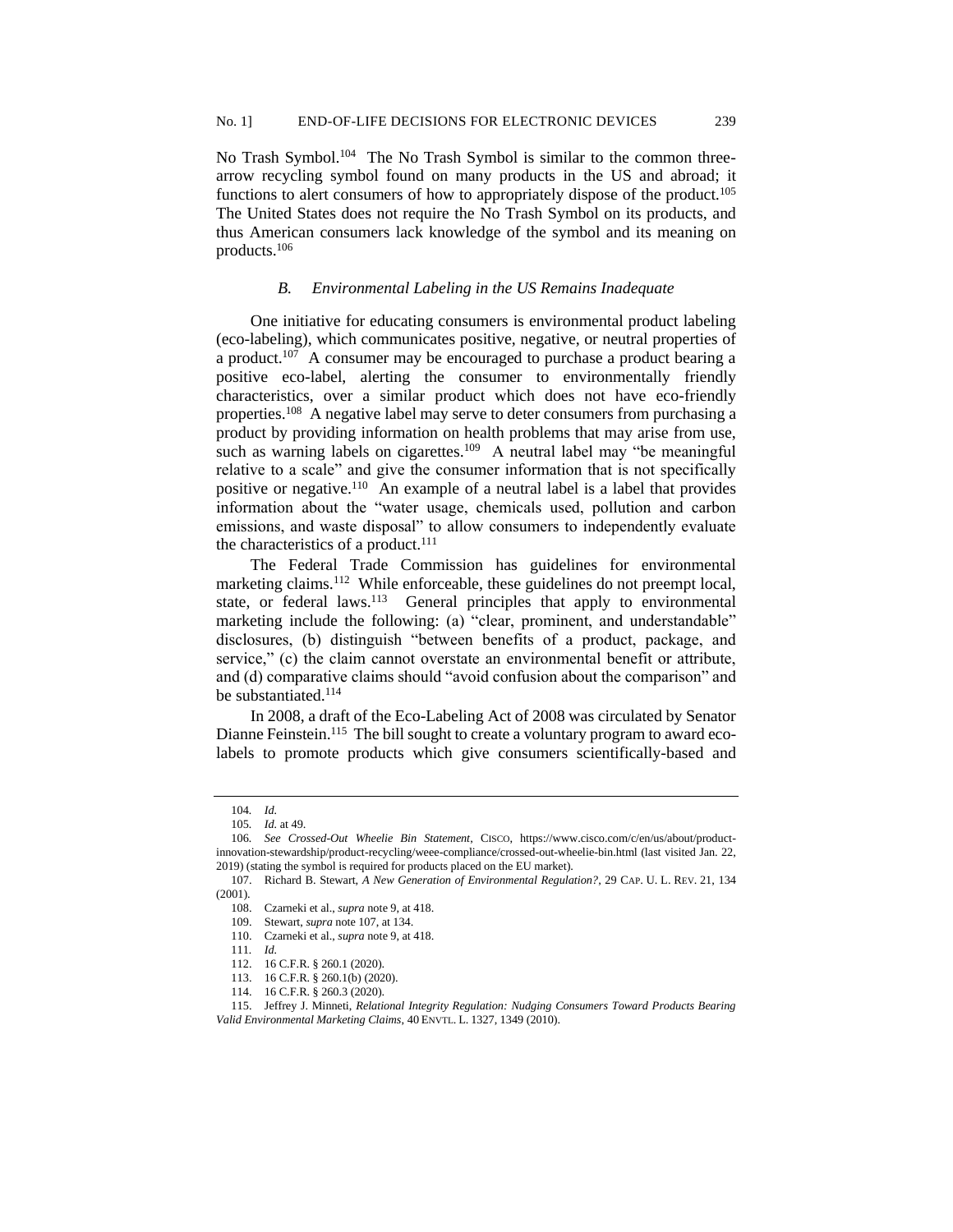nondeceptive information on the environmental impacts of a product.<sup>116</sup> However, the bill was not introduced in the Senate and has not gained traction since its circulation.<sup>117</sup>

Overall, privately driven labeling schemes seem inadequate to make an impact on the electronics industry as a whole unless they are able to gain national recognition or make the label involuntary. Whether voluntary or involuntary, any e-waste label would need to be nationally recognized in order to be successful. Without customer recognition, the label will not do anything to affect purchasing habits. Further, voluntary labels are just that—voluntary. Without sufficient funding and enforcement power, producers may not have enough incentive to uphold the voluntary label requirements and can easily optout without consequences when convenient.

There are three environmental impact labels that are commonly seen on products in the US: two voluntary environmental-impact labeling programs in the US that are well established and recommended, and one involuntary label required by the Federal Trade Commission (FTC).<sup>118</sup> The US EPA recommends consumers look for electronics that satisfy the Energy Star (a government administered certification) and Electronic Product Environmental Assessment Tool (EPEAT) (a government-backed, independently administered program) standards.<sup>119</sup> EPEAT requires products to satisfy more comprehensive standards for environmental impact than Energy Star and maintains a registry for consumers to search for product ratings.<sup>120</sup> The FTC requires producers to submit energy costs for certain categories of products and include an EnergyGuide with that information on the product.<sup>121</sup>

#### *1. Energy Star*

Energy Star is a federal program that intends to assist consumers in choosing products that help the environment and save money by using less energy.<sup>122</sup> The Energy Star label indicates to consumers that a product satisfies standards for low energy consumption that will pass along savings to the consumers via savings on utility bills.<sup>123</sup> Ninety-percent of households in

<sup>116</sup>*. Id.*

<sup>117</sup>*. Id.*

<sup>118</sup>*. EnergyGuide Labeling: FAQs for Appliance Manufacturers*, FED. TRADE COMM'N, https://www.ftc.gov/tips-advice/business-center/guidance/energyguide-labeling-faqs-appliance-manufacturers (last visited Mar. 9, 2020); *Federal Electronics Challenge*, *Understanding Eco-labels for Electronics*, U.S. ENVTL. PROT. AGENCY 1 (June 19, 2012), https://www.epa.gov/sites/production/files/documents/ecolabel.pdf.

<sup>119</sup>*. Recommendations of Specifications, Standards, and Ecolabels for Federal Purchasing*, U.S. ENVTL. PROT. AGENCY, https://www.epa.gov/greenerproducts/recommendations-specifications-standards-andecolabels-federal-purchasing#Recommendations (last visited Feb. 25, 2020).

<sup>120</sup>*. EPEAT for Manufacturers*, GREEN ELECTRONICS COUNCIL, https://www.epeat.net/documents/ purchaser-resources/EPEAT\_Basics\_Preso\_12%200710.pdf (last visited Feb. 25, 2020).

<sup>121</sup>*. EnergyGuide Labeling: FAQs for Appliance Manufacturers*, *supra* note 118.

<sup>122</sup>*. ENERGY STAR Overview*, ENERGY STAR, https://www.energystar.gov/about (last visited Feb. 25, 2020).

<sup>123</sup>*. How a Product Earns the ENERGY STAR Label,* ENERGY STAR, https://www.energystar.gov/ products/how-product-earns-energy-star-label (last visited Nov. 28, 2018).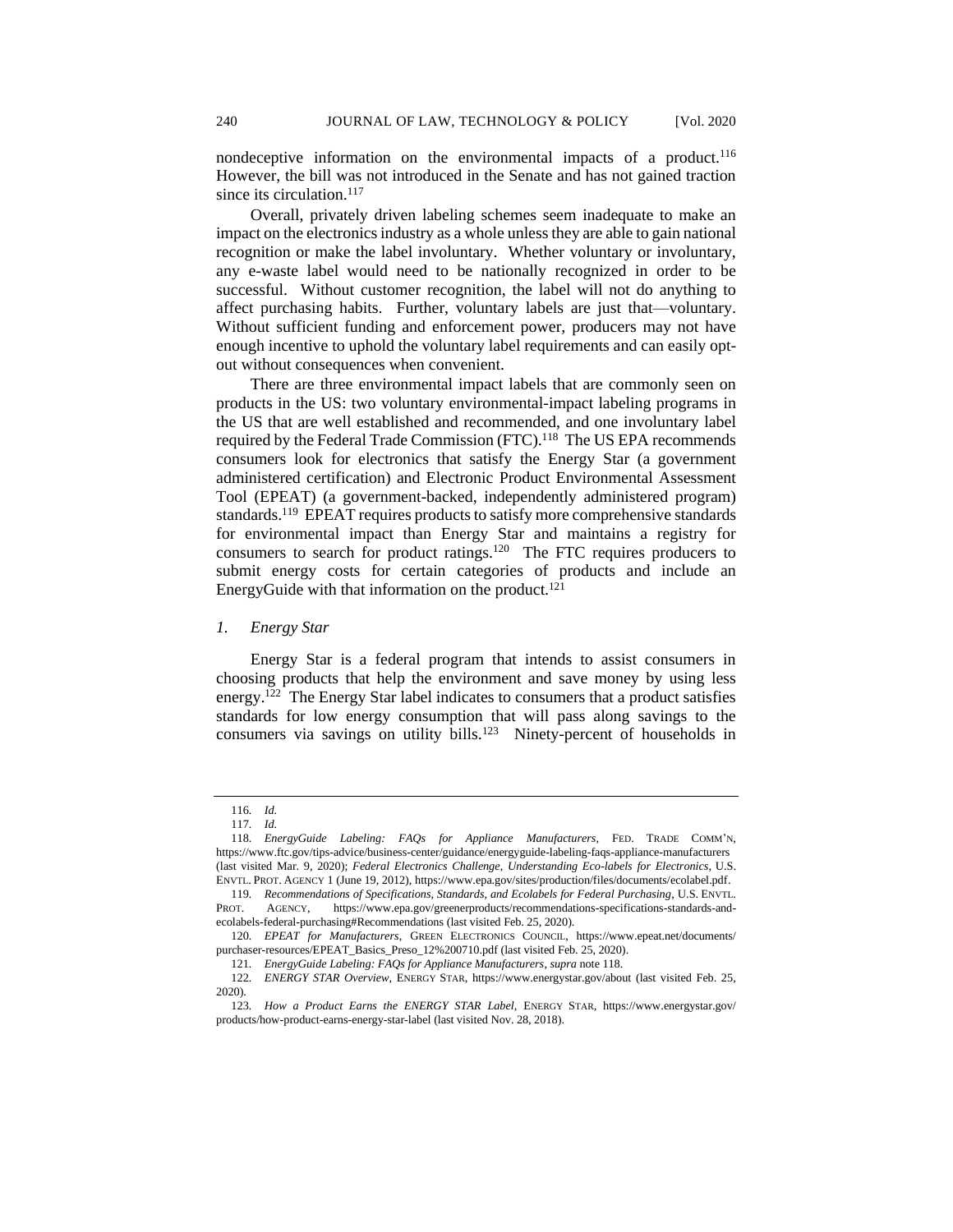America recognize the Energy Star label, and millions of Energy Star certified products are sold every month.<sup>124</sup>

Energy Star may be one of the most recognized eco-labels, but it is aimed at saving consumers money through energy efficiency.<sup>125</sup> Energy Star certification also applies to more than home appliances, buildings and industrial plants can also earn Energy Star certification.<sup>126</sup> With such a wide range of applicability, the Energy Star label appears to be a symbol of improved environmental quality and less a symbol that informs consumers about substantive characteristics of a product. $127$ 

#### *2. EnergyGuide*

EnergyGuide is an example of an ecolabel that assists consumers in reducing their impact on the environment.<sup>128</sup> The FTC requires several home appliances, including televisions, dishwashers, freezers, and air conditioners, to have an EnergyGuide label.<sup>129</sup> The EnergyGuide label makes it easier for consumers to compare the long-term costs of a product by providing relevant usage information, typically in the form of an estimated yearly operating cost and estimated yearly electricity usage.<sup>130</sup> The costs indicated on the EnergyGuide are updated every five years, and newer models may have a different cost than what is shown on the EnergyGuide.<sup>131</sup>

The EnergyGuide is only used for larger appliances, as a result many household electronics, such as cell phones, laptops, and electronic gaming systems are not required to have an EnergyGuide label.<sup>132</sup> Further, EnergyGuide does not provide information on the cost or methods of maintaining or disposing of the product, such as whether the product should be recycled at a special facility or if hazardous materials could be exposed while repairing it.<sup>133</sup> Energy Star and EnergyGuide serve to assist the consumer in purchasing products with lower operating costs and lower energy requirements for the duration of a product's useful life, but fail to address the costs associated with the end of a product's life.<sup>134</sup>

<sup>124</sup>*. ENERGY STAR Overview*, *supra* note 122.

<sup>125</sup>*. Id*.

<sup>126</sup>*. Id.*

<sup>127</sup>*. How a Product Earns the ENERGY STAR Label*, *supra* note 123.

<sup>128</sup>*. Shopping for Home Appliances? Use the EnergyGuide Label*, FED. TRADE COMM'N, https://www.consumer.ftc.gov/articles/0072-shopping-home-appliances-use-energyguide-label#faqs (last visited Mar. 9, 2020).

<sup>129</sup>*. Id.*

<sup>130</sup>*. Id.*

<sup>131</sup>*. Id.*

<sup>132</sup>*. See id.* (omitting handheld electronics in the list of included products).

<sup>133</sup>*. See id.* (omitting maintenance and end-of-life information on the label).

<sup>134</sup>*. See generally id.* (providing information on the costs of using a product); *see also How a Product Earns the ENERGY STAR Label, supra* note 123 (requiring products to meet energy use standards to be awarded the Energy Star label).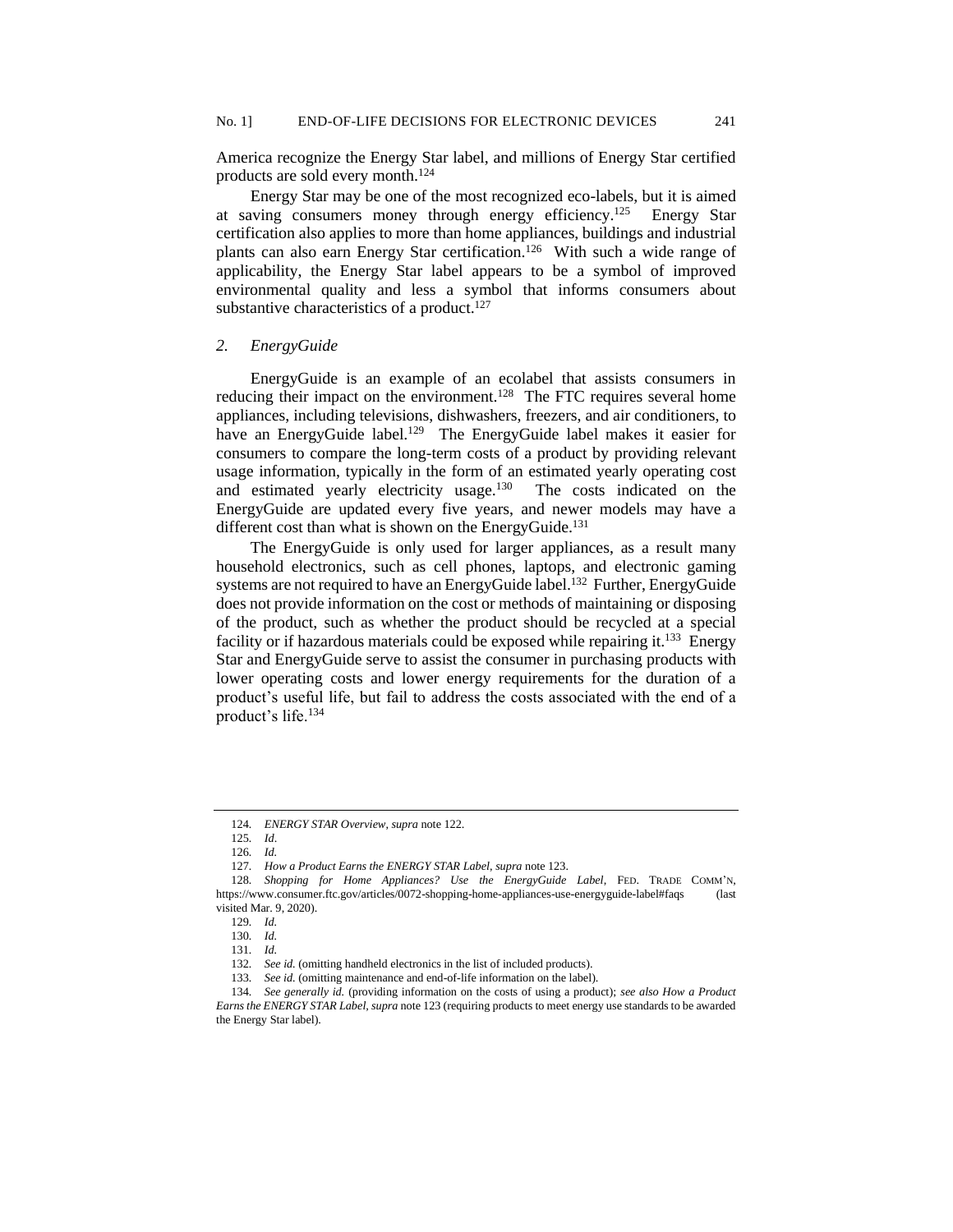#### *3. Electronic Product Environmental Assessment Tool (EPEAT)*

EPEAT is a voluntary environmental certification program to which a producer may submit their products for evaluation.<sup>135</sup> Manufacturers register their products in EPEAT based on how many required and optional criteria the product meets.<sup>136</sup> There are three EPEAT ratings—gold, silver, and bronze.<sup>137</sup> Each rating level indicates a portion of criteria met: bronze is awarded to products that meet all required criteria, silver meets the required criteria plus 50% of the optional criteria, gold meets the required criteria plus 70% of the optional criteria.<sup>138</sup>

The EPEAT online registry allows consumers to search for products based on EPEAT rating, category, geography, or manufacturer.<sup>139</sup> The online registry gives consumers information on a product's rating, recyclability (based on the EU WEEE Directive), and "end-of-life management."<sup>140</sup> This allows consumers to consider the environmental friendliness of the product's entire lifecycle, from the materials used to manufacture the product to the proper method of  $disposal.<sup>141</sup>$ 

EPEAT's difficulties in communicating with the consumer could be due to a lack of transparency. The EPEAT labels and statements of certification do not give detailed information to consumers about the product's characteristics because there are not specific requirements for each level when it is based on a percentage of met requirements.<sup>142</sup> Consumers have to do additional research through the EPEAT registry to find out which optional criteria the product satisfied and whether the product did not satisfy all of the required criteria.<sup>143</sup> Furthermore, for some products, such as televisions, the consumers must know the product number to find it in the registry.<sup>144</sup>

EPEAT guidelines do not require rated products to be labeled with the EPEAT mark, placing a burden on the consumer to obtain information through the EPEAT registry.<sup>145</sup> For EPEAT labels to be a helpful tool for the consumer, they should be directly on the product.

<sup>135</sup>*. EPEAT Overview*, GREEN ELECTRONICS COUNCIL, https://greenelectronicscouncil.org/epeat/epeatoverview (last visited Jan. 30, 2019).

<sup>136</sup>*. Id.*

<sup>137.</sup> GREEN ELECTRONICS COUNCIL, EPEAT PROGRAM GUIDELINES 6 (Jan. 8, 2015), https://www.epeat.net/documents/EPEAT\_Program\_Guidelines.pdf [hereinafter EPEAT PROGRAM GUIDELINES].

<sup>138</sup>*. Id.*

<sup>139</sup>*. EPEAT Overview*, *supra* note 135.

<sup>140</sup>*. See generally LG 55LV340C - TV End of Life Management*, EPEAT, https://ww2.epeat.net/ criteriadisplay.aspx?productid=17819&epeatcountryid=1&category=6 (last visited Nov. 28, 2018) (listing criteria and standards that comprise the End of Life Management score and Design End of Life score).

<sup>141</sup>*. See EPEAT Overview*, *supra* note 135 (stating EPEAT address the full product life cycle).

<sup>142.</sup> EPEAT PROGRAM GUIDELINES,*supra* note 137, at 6.

<sup>143</sup>*. Id.*

<sup>144.</sup> EPEAT, LG 55LV340C - TV, https://ww2.epeat.net/ProductDisplay.aspx?return=searchoptions& action=view&search=true&productid=17819&rating=2&epeatcountryid=1&stdid=3 (last visited Nov. 28, 2018).

<sup>145.</sup> EPEAT PROGRAM GUIDELINES,*supra* note 137, at 10.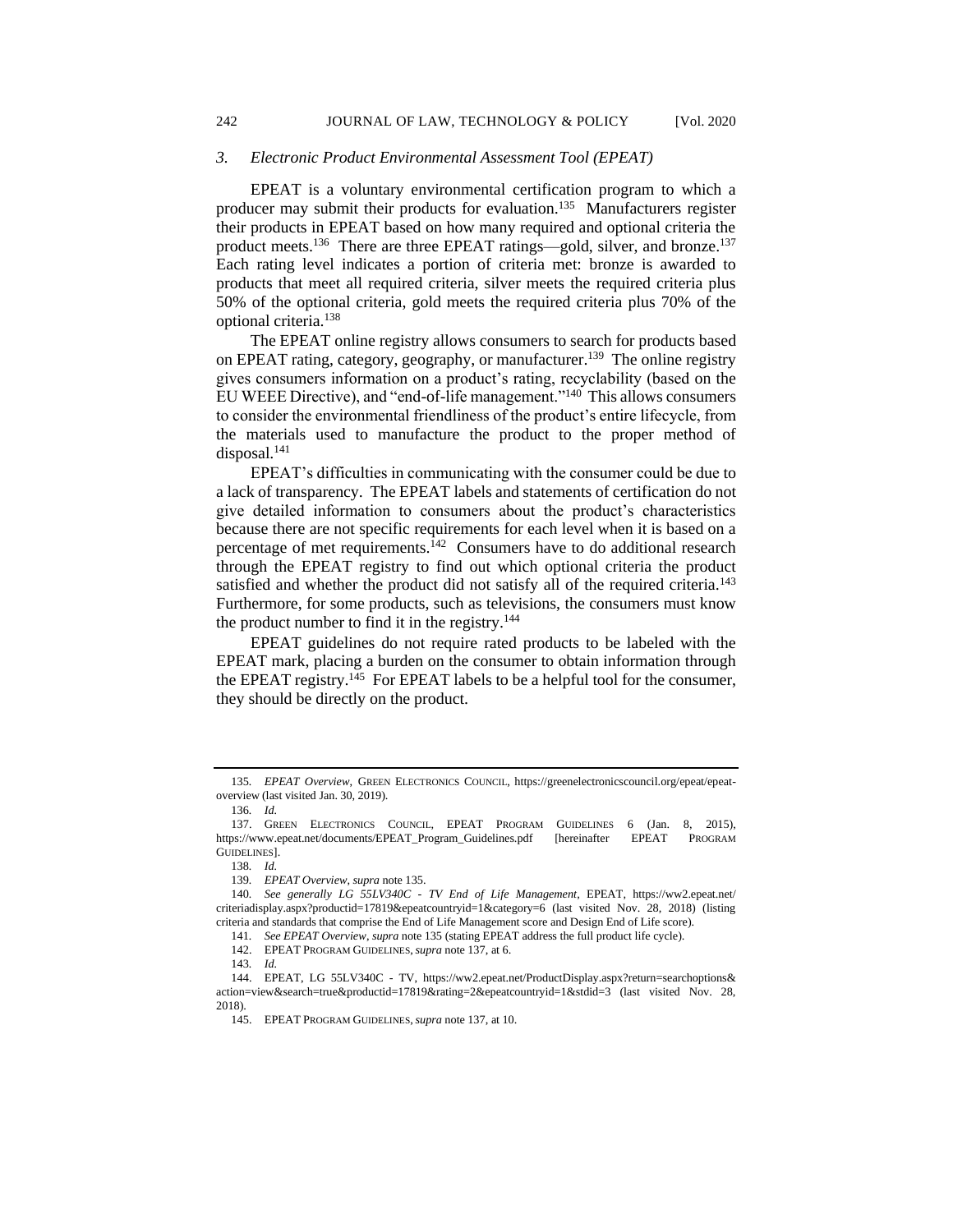#### *C. Improving Label Efforts*

One challenge with most ecolabels in the US is the fact that they are voluntary programs. An increase in purchasing products with voluntary environmental certifications may put pressure on producers to manufacture products which satisfy, and exceed, those standards.<sup>146</sup> However, consumers need knowledge of what labels mean in order to seek them out and make it worthwhile for producers to meet the standards voluntarily. Unfortunately, voluntary labels are often confusing for consumers because the meaning of an absence of label is unclear—it could mean the product was not tested or the product failed the tests, and the standards used among different labeling authorities may vary.<sup>147</sup>

Another challenge with eco-labeling in the US is that they seem to be focused on energy-saving, and therefore, money-saving features of a product. These labels have proven to be less effective than hoped, as consumers are optimistic about their financial situation and do not believe they are "average in terms of how much energy and money they'll save."<sup>148</sup> Consumers have less interest in energy-saving products with a higher purchase price and fail to see how the product would benefit their individual situation.<sup>149</sup> Labels which contain energy consumption and cost/savings information does not mean much to the consumer if it is not personalized to their energy usage.<sup>150</sup>

Neither Energy Star nor EPEAT give consumers information on proper ewaste disposal.<sup>151</sup> Landfill bans prevent specific electronics, such as CRTs from entering landfills, however these bans increase the amount of e-waste to be recycled and strains recycling resources.<sup>152</sup>

An increase in purchasing products with voluntary environmental certifications puts pressure on producers to manufacture products which satisfy, and exceed, those standards.<sup>153</sup> Unfortunately, voluntary labels are often confusing for consumers because the meaning of an absence of label is unclear, as it could mean either the product was not tested or the product failed testing, and the standards used among different labeling authorities may vary, leading consumers to make false comparisons. 154

<sup>146</sup>*. See* EPEAT, EPEAT ENVIRONMENTAL BENEFITS, https://www.epeat.net/ documents/purchaserresources/EPEAT-Overview-July-2015.pdf (last visited Nov. 28, 2018) (noting the consumer's preference is a demand signal to manufacturers) [hereinafter EPEAT ENVIRONMENTAL BENEFITS].

<sup>147</sup>*. Cf.* Sophie Hieke & Jennifer L. Harris, *Nutrition Information and Front-of-Pack Labelling: Issues in Effectiveness*, 19 PUB. HEALTH & NUTRITION 2103, 2104 (2016) (finding voluntary nutrition labeling schemes may lead to consumer confusion on the meaning of the absence of a label and standard serving sizes).

<sup>148</sup>*. Energy Management: Navigating the Headwinds*, 2016 DELOITTE CENTER FOR ENERGY SOLUTIONS 13–14.

<sup>149</sup>*. Id.* at 13.

<sup>150</sup>*. Id.*

<sup>151</sup>*. See* Stephanie Tso, *Upgrading Our Electronics and Downgrading Their Environment: How E-Waste Recycling Has Made China Our Backyard Dumping Ground*, 41 WASH. U. J. L. & POL'Y 205, 217–18 (2013) (finding a lack of standards for take-back programs and landfill bans worsen e-waste exportation concerns).

<sup>152.</sup> *Id.*

<sup>153</sup>*. See* EPEAT ENVIRONMENTAL BENEFITS, *supra* note 146, at 4 (noting the consumer's preference is a demand signal to manufacturers).

<sup>154</sup>*. See* Hieke & Harris, *supra* note 147, at 2104 (finding voluntary nutrition labeling schemes may lead to consumer confusion on the meaning of the absence of a label and standard serving sizes).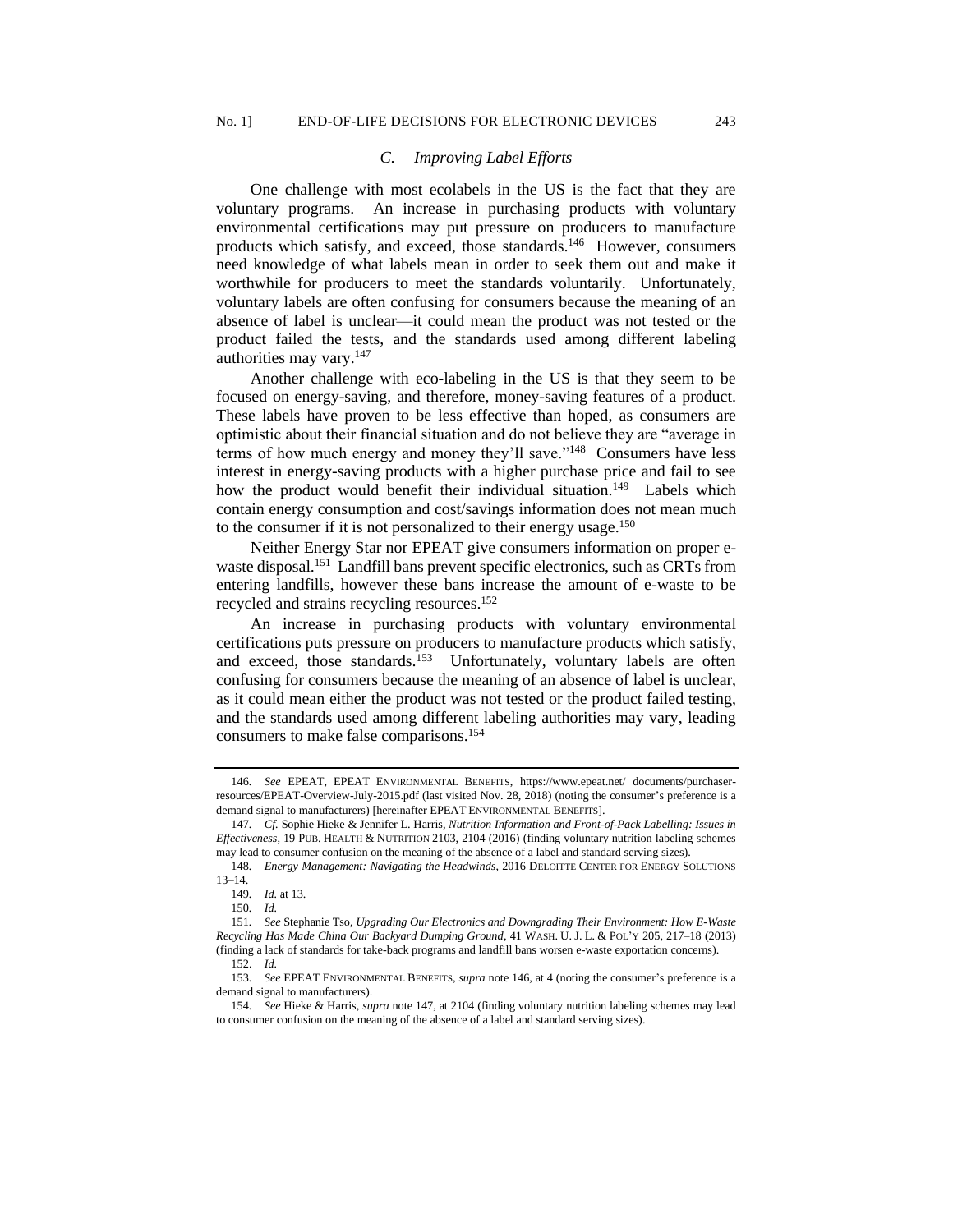As discussed, eco-labels address the production or usage of electronics, and intend to inform the consumer's purchase. Right to repair legislation is relevant to the consumer at the end of the device's lifetime. This note next describes right to repair which seeks to give consumers options for extending the useable life of their devices through the original manufacturers or third-party repairers.

#### *D. Right to Repair Legislation Proposed as a Possible Remedy to E-Waste*

The "mobile revolution" is changing the electronics repair landscape. Manufacturers have adopted new manufacturing techniques in order to create smaller devices containing more sophisticated technology.<sup>155</sup> This made do-ityourself repairs more difficult and lead to an increase in independent repair stores.<sup>156</sup> In response, "manufacturers started using copyright laws to keep their repair manuals offline, proprietary fasteners to seal their products, and in some cases, digital rights management to protect their software."<sup>157</sup> The right to repair movement is a push for legislation to mandate manufacturers to make repair guides and replacement parts publicly available.

Nathan Proctor, director of the Right to Repair campaign of the Public Interest Research Group, created a model right to repair bill, including "five things he says are necessary for repair: replacement parts; specialized tools needed for repair; diagnostic software; manuals or schematics; and firmware."<sup>158</sup> One of the challenges facing electronics repair is getting replacement parts, "repair shops have to rely on aftermarket parts or harvest working components from broken devices, which are unreliable or hard at scale."<sup>159</sup>

The tinkering community of electronic and mechanical hobbyists are one group pushing for right to repair to preserve their right to explore their devices.<sup>160</sup> Some consumers feel like they do not own their devices unless they are able to repair and tinker with them as they like.<sup>161</sup> No doubt those in support for right to repair also remember the days where electronic repair shops were readily available, with only seven percent of electronic hobbyists being less than thirty years old.<sup>162</sup>

Younger consumers are likely to desire the ability to repair and improve their devices independently as well with the proliferation of user-friendly

<sup>155.</sup> Adam Wernick, *The 'Right to Repair' Movement Wants You to be Able to Fix Your Own Stuff*, PRI (Dec. 24, 2018, 11:30 AM), https://www.pri.org/stories/2018-12-24/right-repair-movement-wants-you-be-ablefix-your-own-stuff.

<sup>156</sup>*. Id.*

<sup>157</sup>*. Id.*

<sup>158</sup>*. Id.*

<sup>159.</sup> Mostafa Sabbaghi et al., *The Current Status of the Consumer Electronics Repair Industry in the U.S.: A Survey-Based Study*, 116 RESOURCES, CONSERVATION, AND RECYCLING 137, 138–39 (2017) [hereinafter *Current Status of the Repair Industry*].

<sup>160.</sup> Lou Frenzel, *Electronics Still Thrives as a Hobby*, ELECTRONIC DESIGN (May 17, 2018), https://www.electronicdesign.com/technologies/analog/article/21806520/electronics-still-thrives-as-a-hobby.

<sup>161.</sup> Jaymi Heimbuch, *How the DIY Electronics Trend Is Empowering People, Communities, Businesses,* TREEHUGGER (July 5, 2012), https://www.treehugger.com/gadgets/how-diy-electronics-trend-empoweringpeople-communities-businesses.html.

<sup>162.</sup> Frenzel, *supra* note 160.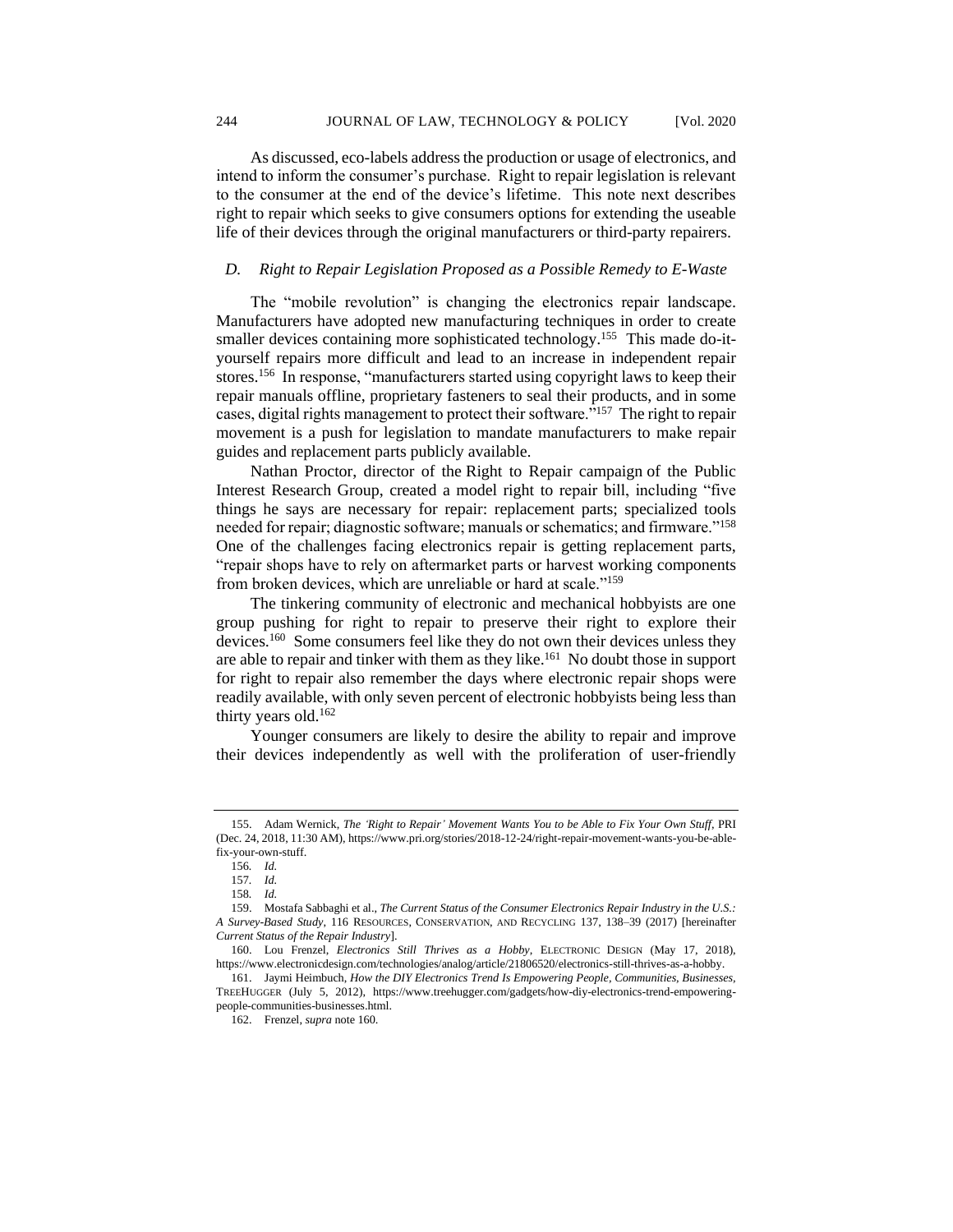Raspberry Pi and Arduino kits.<sup>163</sup> Raspberry Pi is a low cost computer that enables users to learn programming skills, understand how computers work, and create "digital maker products."<sup>164</sup> Likewise, Arduino is a low cost, open source microcontroller that allows users with no electronics background to learn programming and create functional electronic products.<sup>165</sup>

Some states have already tried to enact "Right to Repair" legislation, the most known being Massachusetts and its automotive repair statute enacted first in  $2012.^{166}$  The Massachusetts law led to a national agreement between automobile organizations.<sup>167</sup> Massachusetts has access to more repair information than citizens of other states; for example, Tesla only makes their repair manuals available to Massachusetts residents.<sup>168</sup> Moreover, the Massachusetts ballot question on Right to Repair gave evidence of the public's desire to have access to information, parts, and tools for vehicle repair.<sup>169</sup> The vehicle right to repair movement may be translated to electronics, especially as vehicles are becoming more automated.

Producers cannot claim patent infringement for repairing devices. "The right of 'repair' follows from the exhaustion of a patentee's right to control the disposition of a patented article after it has been sold."<sup>170</sup> Under the wellestablished doctrine of patent exhaustion, a product passes outside the scope of the patent monopoly once it is sold.<sup>171</sup> Any restriction on usage after purchase is done through contract law, not patent law. $172$  Thus, the rights of the purchaser definitely include repairing broken or spent parts.<sup>173</sup> "The nature of the patented invention also weighs towards repair."<sup>174</sup>

The patentee's right to exclude is limited by the doctrine of exhaustion.<sup>175</sup> When a patentee sells their product the limit functions automatically, the product becomes the purchaser's private property, and the patentee's patent rights to the product are terminated.<sup>176</sup> Any restriction on the use of the product must be done

<sup>163</sup>*. See* David Kushner, *The Making of Arduino*, IEEE SPECTRUM (Oct. 26, 2011, 7:05 PM), https://spectrum.ieee.org/geek-life/hands-on/the-making-of-arduino (finding the success of Arduino created a "do-it-yourself revolution" and calling Arduino boards the "go-to gear" for electronic hobbyists); *see also* Dave Neal, *The Raspberry Pi Is Suddenly the Third Best-Selling Computer Ever*, INQUIRER (Mar. 20, 2017), https://www.theinquirer.net/inquirer/news/3006780/the-raspberry-pi-is-suddenly-the-third-best-selling-

computer-ever (stating the Commodore 64 is the third most popular platform for general computing, five years after the start of Raspberry Pi).

<sup>164</sup>*. What is a Raspberry Pi?*, RASPBERRY PI, https://www.raspberrypi.org/help/what-%20is-a-raspberrypi (last visited Jan. 14, 2019).

<sup>165</sup>*. Introduction*, ARDUINO, https://www.arduino.cc/en/guide/introduction (last visited Jan. 14, 2019).

<sup>166.</sup> MASS. GEN. LAWS ch. 93K, § 2 (2018); MASS. GEN. LAWS ch. 93J (2012) (repealed 2013).

<sup>167</sup>*. Legislation*, REPAIR ASS'N, https://repair.org/legislation (last visited Feb. 20, 2020).

<sup>168.</sup> Eric Loveday, *Tesla President of Sales and Service Says Program To Allow Owners To Perform Own Repairs Is "In The Works,"* INSIDE EVS (Feb. 18, 2017, 3:00 PM), https://insideevs.com/tesla-president-of-salesand-service-says-program-to-allow-owners-to-perform-own-repairs-is-in-the-works/.

<sup>169</sup>*. The Repair Association*, REPAIR ASS'N, https://repair.org/ (last visited Feb 20, 2020).

<sup>170.</sup> Surfco Haw. v. Fin Control Sys. Pty. Ltd., 264 F.3d 1062, 1066 (Fed. Cir. 2001).

<sup>171.</sup> Impression Prods. v. Lexmark Int'l, Inc., 137 U.S. 1523, 1531 (2017).

<sup>172</sup>*. Id.* at 1526.

<sup>173</sup>*. Id.*

<sup>174.</sup> Soff-Cut Int'l, Inc. v. N.E.D. Corp., No. CV 03-2972-LGB (VBKx), 2004 U.S. Dist. LEXIS 31158 at \*26 (C.D. Cal. Apr. 6, 2004).

<sup>175</sup>*.* Impression Prods*.*, 137 U.S. at 1531.

<sup>176</sup>*. Id.*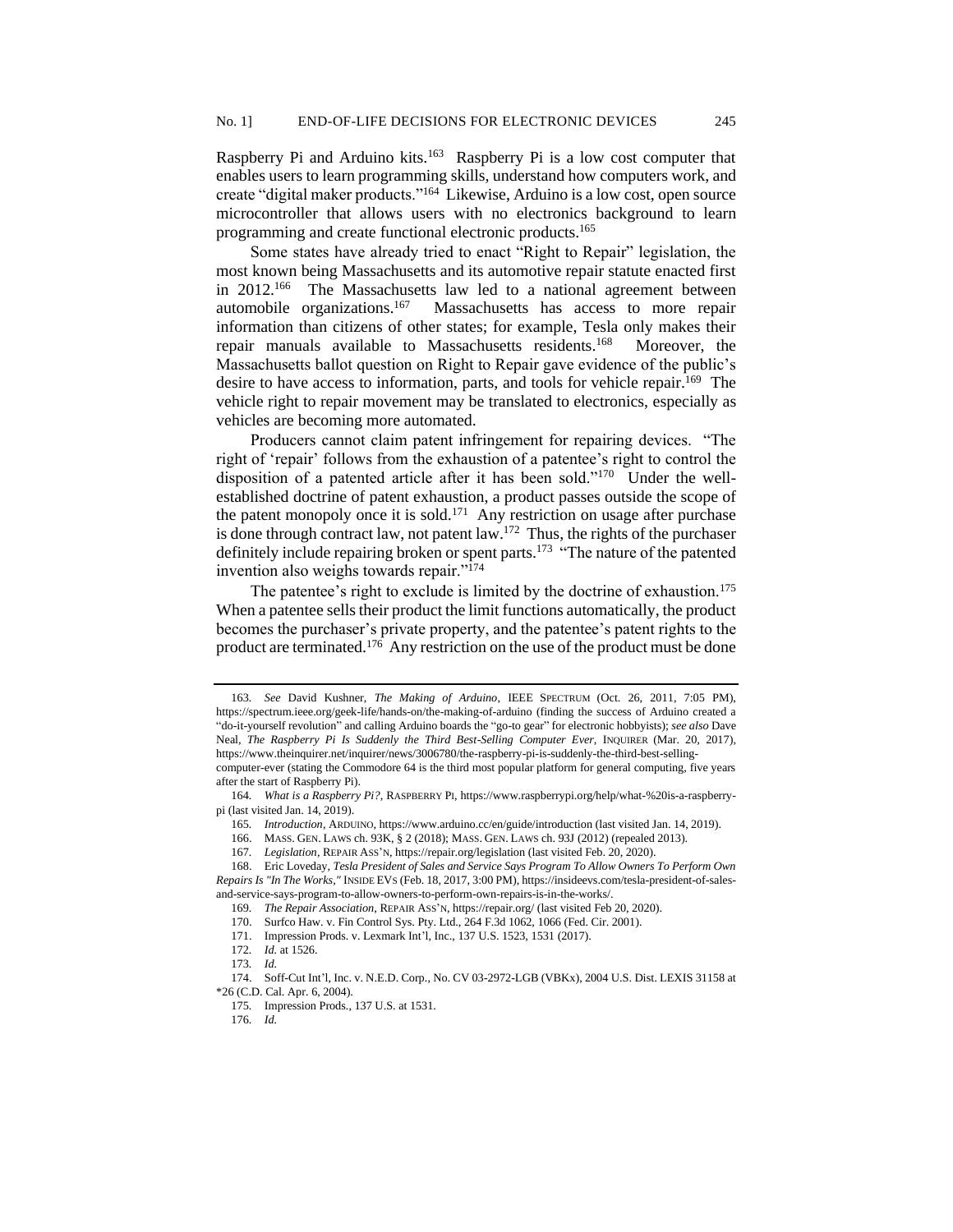through contracts rather than patent rights.<sup>177</sup> The doctrine of exhaustion leads to the right to repair and resell products.

The ability to repair products without infringing is dependent on not crossing the line of reconstruction. The distinction between repair and reconstruction puts limits on the implied right to repair. " $\ldots$  [A]s long as reconstruction does not occur or a contract is not violated, nothing in the law prevents a purchaser of a device from prematurely repairing it or replacing an unpatented component."<sup>178</sup>

# *E. Right to Repair May Not Solve the Problem of Planned Obsolesce of Electronics*

Right to repair legislation is beginning to take off in several states across the country.<sup>179</sup> Proposed right to repair legislation creates extended producer responsibility by holding producers responsible for extending the lives of their products by requiring producers to supply repair manuals and parts for their devices.<sup>180</sup> Extended producer responsibility follows the polluter pays model by holding the producer responsible for the full life of their product—from manufacture to disposal.<sup>181</sup>

The executive director of the Repair Association, an advocate group for right to repair legislation, predicts at least one state will pass a right to repair bill in 2019.<sup>182</sup> If one state passes right to repair legislation, it is likely that there will be a nationwide response similar to what occurred in 2014 when Massachusetts passed an automotive repair bill.<sup>183</sup> The Massachusetts law became a nationwide standard for the automotive industry, making right to repair advocates optimistic for the results of a single state passing repair legislation.<sup>184</sup>

However, right to repair is not a full solution to reducing the amount of ewaste generated. Although the resources for extending product lives would be made available, consumers must take initiative to repair their devices rather than falling prey to old habits of tossing out electronics to make room for a newer model.<sup>185</sup> Right to repair does not mandate repair of used devices, nor does it prevent consumers from discarding usable devices when they are replaced with a newer model. Planned obsolescence of consumer technology may be halted by right to repair, but producers can still use irremovable batteries and prevent

<sup>177</sup>*. Id.*

<sup>178.</sup> Kendall Co. v. Progressive Med. Tech., Inc., 85 F.3d 1570, 1575 (Fed. Cir. 1996).

<sup>179.</sup> Gartenberg, *supra* note 4.

<sup>180.</sup> Jason Tashea, *The Fix Is In: How Right-to-Repair Laws Can Improve Tech and* 

*the Environment*, ABA JOURNAL (Sept. 17, 2018, 6:00 AM), http://www.abajournal.com/lawscribbler/article/ the\_fix\_is\_ in\_how\_right\_to\_repair\_laws\_can\_improve\_tech\_and\_the\_environment.

<sup>181</sup>*. See id.* (pointing out how the right to repair loss extend liability).

<sup>182</sup>*. Id.*

<sup>183</sup>*. Id.*

<sup>184</sup>*. Id.*

<sup>185.</sup> Kristi Gartner, *Consumerism, Mass Extinction and Our Throw-Away Society*, THE ART OF (Oct. 13, 2016), https://www.theartof.com/articles/consumerism-mass-extinction-and-our-throw-away-society.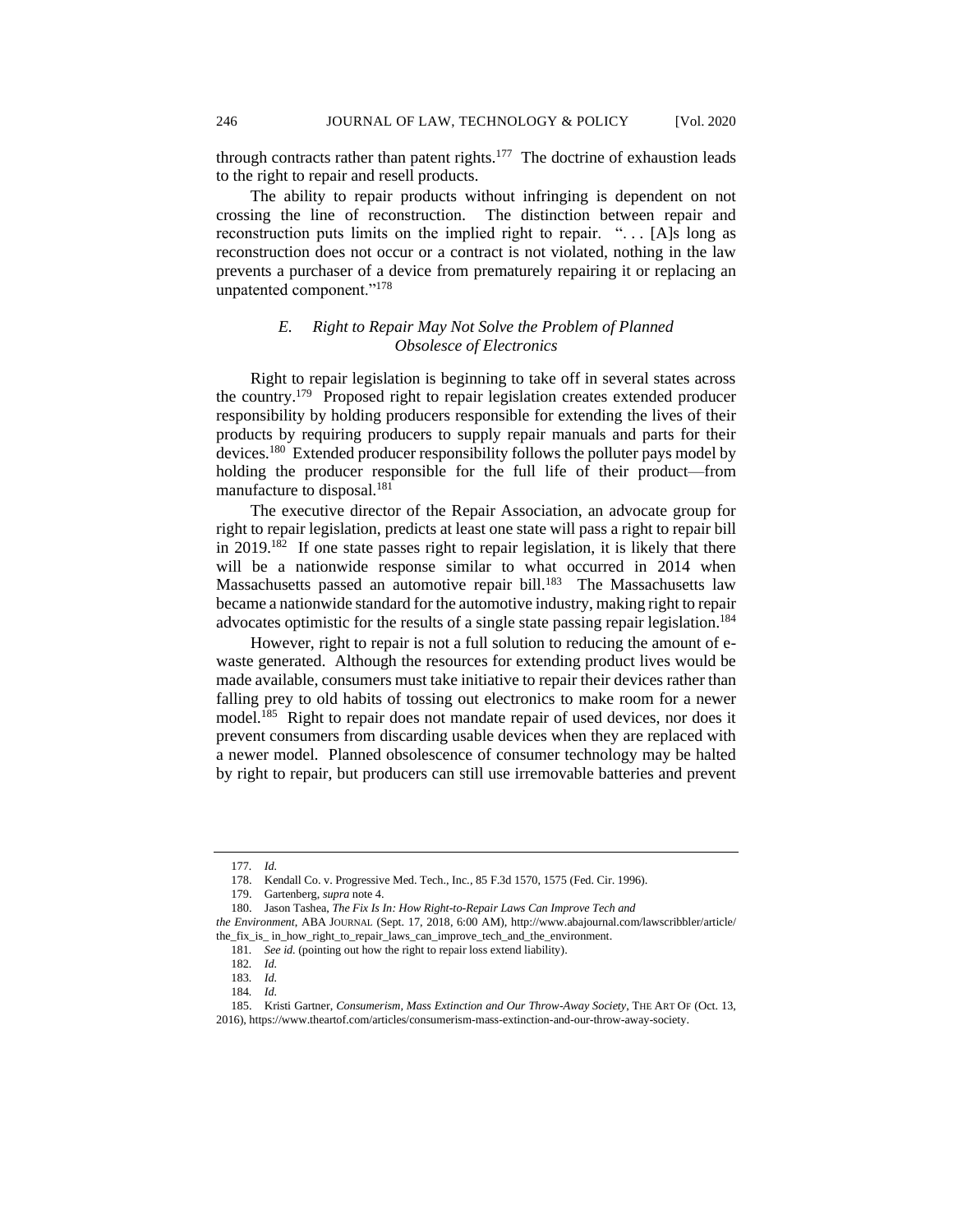older devices from updating to new software—as long as they provide the required repair manuals and parts to consumers and third parties.<sup>186</sup>

#### IV. RECOMMENDATION

With or without right to repair legislation being successful in the near future, labeling products with objective repairability and recycling information would help consumers contribute to the effort to reduce e-waste in the US. Current labeling standards, or rather the lack thereof, do not properly inform consumers of the dangers of putting e-waste in landfills nor the reuse and recycling options available to consumers.<sup>187</sup> The EPA appears to focus ecolabeling programs on energy and water efficiency, which is beneficial during a product's useful life, but does not address the issue of how to dispose of the product at the end of its useful life.<sup>188</sup> Above all, any kind of labeling program needs to have widespread recognition to potentially create competition between producers to create the highest rated or most disposal-friendly products and therefore become more effective.

Paternalistic legislation may be necessary to protect public health when there is an informational or cognitive deficiency, or when the health risks are not obvious.<sup>189</sup> However, regulations which require "disclosure of product information or . . . seek to 'nudge' people to the choices they would make if they were fully rational actors" may serve the same purpose as legislation which seeks to protect people from health risks.<sup>190</sup> In the case of environmental health, regulations which disclose product information or "nudge" people into making certain choices would be more effective than paternalistic legislation that prevents people from accessing certain products. Right to repair alone does not serve to nudge consumers because it merely gives them the opportunity to repair but does not encourage or direct them to repair rather than replace devices. Rooted in the first sale doctrine, right to repair's ideology also provides a foundation for placing more responsibility on consumers to be responsible for proper disposal because the producer's ownership rights end with the sale of the product.<sup>191</sup> Regulations that guide consumers to a specific outcome allows

<sup>186</sup>*. See* Tashea, *supra* note 180 (finding that limiting consumers' ability to repair their devices is an industry standard and describing clever ways that companies prevent their devices from being repaired by third parties).

<sup>187</sup>*. See Introduction to Ecolabels and Standards for Greener Products*, U.S. ENVTL. PROTECTION AGENCY, https://www.epa.gov/greenerproducts/introduction-ecolabels-and-standards-greener-products (last visited Feb. 20, 2020) (stating the EPA's commitment to promoting "fact-based decision-making" and initiative to advance water and energy efficiency through the EPA's current eco-label programs: Water Sense, ENERGY STAR, and Safer Choice); *see also* Fredrik Gronkvist, *Product Regulations in the United States: A Beginner's Guide*, CHINAIMPORTAL (Aug. 6, 2017), https://www.chinaimportal.com/blog/united-states-product-regulations (finding electronics have no mandatory safety standards in the United States).

<sup>188</sup>*. Introduction to Ecolabels and Standards for Greener Products*, *supra* note 187.

<sup>189.</sup> Wendy E. Parmet, *Paternalism, Self-Governance, and Public Health: The Case of E-Cigarettes*, 70 U. MIAMI L. REV. 879, 884–85 (2016).

<sup>190</sup>*. Id.* at 885.

<sup>191.</sup> Phillip W. Goter & Veena Tripathi, *Exhaustion and the "Right to Repair": Ownership Rights after Impression Products, Inc. v. Lexmark Intern., Inc.*, JD SUPRA (June 23, 2017), https://www.jdsupra.com/ legalnews/exhaustion-and-the-right-to-repair-87669/.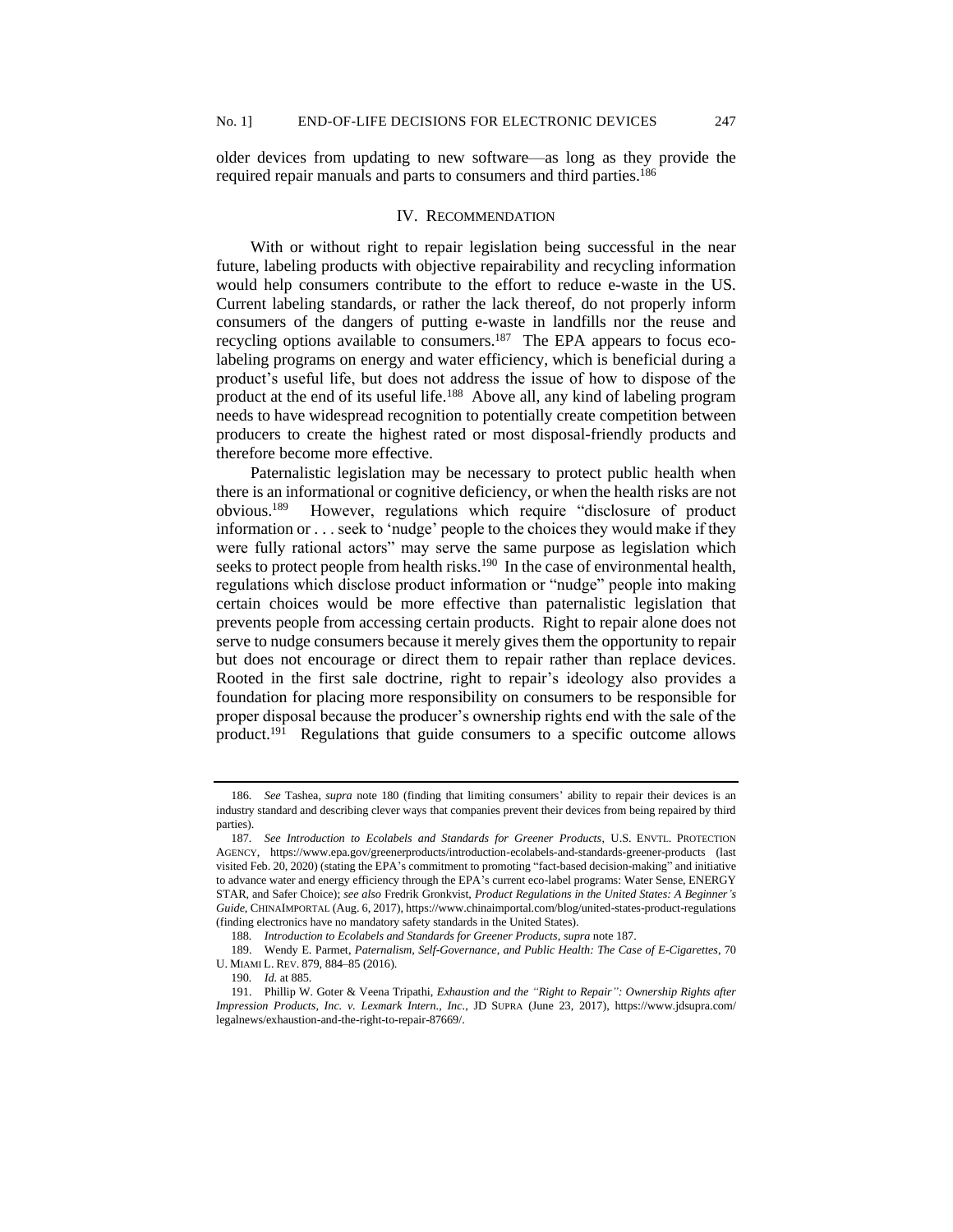consumers to take ownership over their individual environmental impact by contributing to the collective environmental health.

## *A. Options for Labeling*

#### *1. Introduce the Existing EU Symbol to US Consumers*

First, the US should provide education on, or adopt, the No Trash Symbol used by the EU in the WEEE Directive. American consumers need education on the meaning of the symbol and where to find it in order for the symbol to have meaning to consumers in the US market. Embracing the EU's No Trash Symbol reduces some costs for producers because many who sell products internationally already put this symbol on their products to be able to enter EU markets.<sup>192</sup>

## *2. Incorporate an Eco-label Rating a Device's Recyclability and Repairability on a Numeric Scale*

Second, adopting a uniform rating scheme that indicates the repairability and recyclability of a product would help consumers make informed purchasing decisions. Further, it would help right to repair make more of an impact on extending the lifespan of electronic devices. Similar to movie ratings and the EnergyGuide cost scale, a label that places the product on an objective scale may alert consumers to proper end-of-life management.<sup>193</sup> A label rating the product is different from the No Trash Symbol which indicates the product cannot go in the municipal trash stream and does not give information on repairability or safe methods of disposal.<sup>194</sup> Rating a device based on repairability and/or recyclability can deliver more comprehensive information.

One rating option is a numeric identifier indicating to what type of recycler the product should be taken. The current Resin Identification Code (RIC) used on plastic products is one example of this type of label.<sup>195</sup> Consumers can find the RIC, a number from one to seven, inside the recycle symbol on plastic products.<sup>196</sup> The RIC is used to assist in material separation and can help consumers identify what plastic products may be recycled through their local recycling program.<sup>197</sup> The RIC effectively indicates the recyclability of the plastic, since an RIC of one is easy to recycle and an RIC of six is not accepted by most curbside recycling programs.<sup>198</sup> In the context of recycling electronic

<sup>192</sup>*. See Crossed-Out Wheelie Bin Statement, supra* note 106 (describing how a symbol is required for products placed on the EU market).

<sup>193</sup>*. Shopping for Home Appliances? Use the EnergyGuide Label*, *supra* note 128.

<sup>194.</sup> EU Directive on WEEE, *supra* note 86, at 35.

<sup>195</sup>*. See* Rick Leblanc, *The Meaning of Recycle Symbols on Plastic*, BALANCE SMALL BUSINESS (updated Nov. 20, 2019), https://www.thebalancesmb.com/what-recycling-symbols-mean-4126251 (stating the corresponding plastics for each RIC).

<sup>196</sup>*. Id.*

<sup>197</sup>*. Id.*

<sup>198</sup>*. See id.* (stating that the RIC of seven is reserved for miscellaneous types of plastic that do not fall within one of the six categories).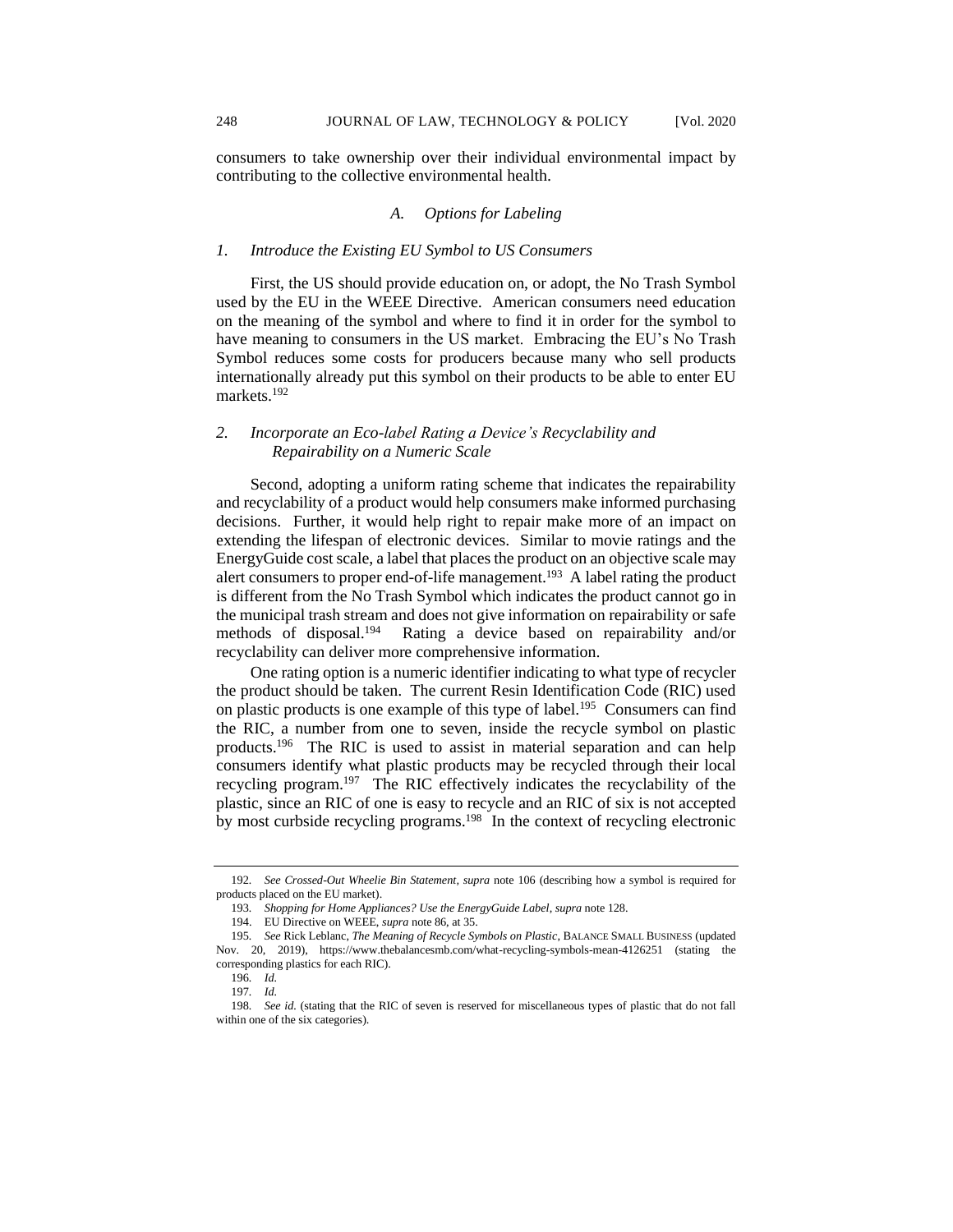products, the number can correlate to the recycling options. In some cases, producers or retailers are required to take-back products at the end of their life;<sup>199</sup> this may be indicated through a numeric code which would give the consumer notice that they should look to the producer or retailer for proper disposal directions.

Another rating option that would complement right to repair legislation is a scale indicating a device's repairability. An example of this is the iFixIt website which provides "free repair guide[s] for everything, written by everyone."<sup>200</sup> iFixIt also rates devices' repairability on a scale of one to ten, giving consumers an overview of the factors that contribute, or detract, to the device's repairability.<sup>201</sup> One study found that sharing information on the repair process has a positive impact on purchase recommendations and future purchasing.<sup>202</sup> Therefore, consumers may put pressure on producers to create devices that have a better repairability score. This would force producers to avoid planned obsolesce and think about the long-term wear and tear on their devices.

#### *B. Placement of Labels May Affect Effectiveness*

In order to be effective, any product labeling should be present on both the packaging and the device itself. Simply putting recycle information on the product packing is not sufficient to inform consumers at the end of the device's life—when the packaging has most likely already been disposed. Therefore, it may be more effective to include end-of-life information of a device within the device settings, if possible. In this way consumers can check what the disposal protocol is for their device and it does not require consumers to search for their specific model online or save product packaging. The information, however, should not be included within the "clickwrap," as consumers are unlikely to thoroughly read or locate disposal information within user agreements.<sup>203</sup>

#### *C. Eco-Labels May Overcome Challenges Faced by Right to Repair*

Uniform and consistent rating which allows comparison among different models of the same product is necessary for this label to be effective. An independent body to review and rate products should be created to administer this labeling scheme. In accordance with extended producer responsibility principles, the producer bears the burden of giving consumers notice, so

<sup>199</sup>*. See Electronics EPR, supra* note 47, at 3–4 (finding retailer take-back and mail take-back to be reasonable options for achieving recycling goals).

<sup>200.</sup> *Right to Repair,* IFIXIT, https://www.ifixit.com/ (last visited Feb. 25, 2020).

<sup>201</sup>*. See, e.g.*, *Smartphone Repairability Scores*, IFIXIT, https://www.ifixit.com/smartphone-repairability (last visited Feb. 25, 2020) (ranking smartphones by awarding them a repairability score from zero to ten, with ten being the easiest to repair).

<sup>202.</sup> Mostafa Sabbaghi et al., *Business Outcomes of Product Repairability: A Survey-Based Study of Consumer Repair Experiences*, 109 RESOURCES, CONSERVATION, AND RECYCLING 114, 121 (2016).

<sup>203</sup>*. See* Caroline Cakebread, *You're Not Alone, No One Reads Terms of Service Agreements*, BUS.INSIDER (Nov. 15, 2017, 6:30 AM), https://www.businessinsider.com/deloitte-study-91-percent-agree-terms-of-servicewithout-reading-2017-11 (citing a survey that indicated 91% of users agree to terms and conditions without ever reading them).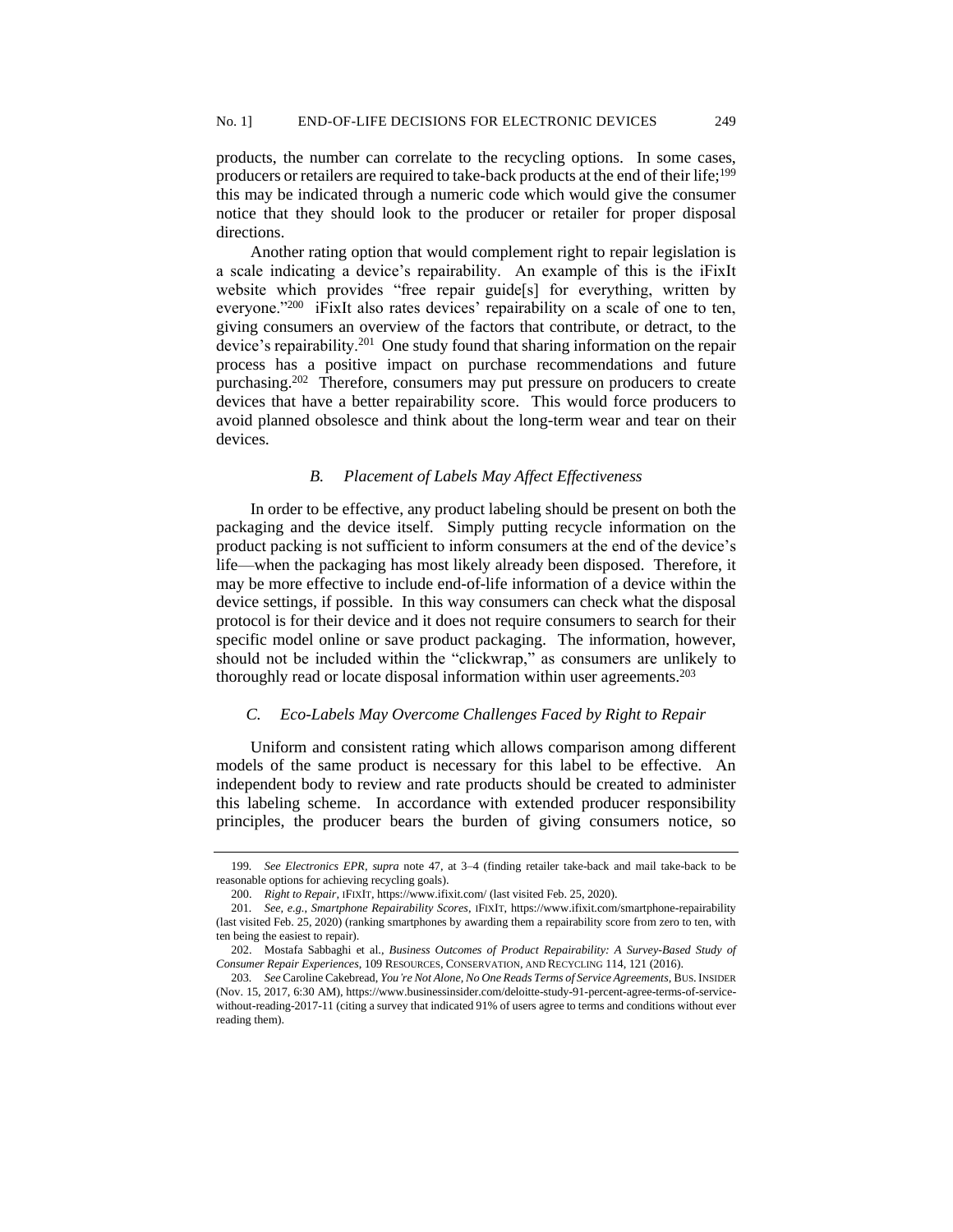producers should finance the rating board. However, this kind of labeling may be overall beneficial for producers because consumers are more likely to purchase products with repair information.<sup>204</sup> Requiring placement of basic repair information—availability of parts and manuals and ability for the user to repair—on the product itself may have a positive impact on consumers which outweighs the burden of creating an independent body to conduct evaluations.

Producers may fear losing their customer base if they do not have to replace products to the "latest and greatest" model and if they can repair their devices through third parties.<sup>205</sup> Producers need to shift their focus and build customer loyalty through transparency and customer service. When consumers have an expectation that they can repair their electronic devices, like mechanical devices, and producers meet this expectation, they are building loyalty and increasing the likelihood of the consumer returning and recommending their products.<sup>206</sup>

Federal legislation would be more effective than state legislation in the case of industry-wide labeling. It should not be left to state legislatures to determine what labeling is appropriate. Right to repair legislation is being introduced at the state level but is often killed by big tech lobbying,<sup>207</sup> sometimes claiming that right to repair will open the door to hackers.<sup>208</sup> Labeling efforts may be stalled for the same reasons. However, leading companies in the industry may come together to create a governing body to create standards with the threat of federal legislation.

A governing body must be created to determine the standards for products to be labeled and compared against each other properly. A national board would be the best method to uniformly enforce a rating-label scheme. Relying purely on individual corporations to develop a consistent rating scale relative to each other is likely to lead to some products being rated according to unrealistic expectations for usage and performance, resulting in deceptive—or at least unequal—comparisons between products among manufacturers.<sup>209</sup>

To date, large technology companies such as Apple have been advocating against right to repair legislation and similar efforts.<sup>210</sup> Apple even confirmed that a co-processor in some of its computers can render the device inoperable if certain parts are replaced with unofficial replacement parts.<sup>211</sup> Such efforts by large technology companies to prevent repair of their devices would be undercut by repair requirements. Rating labels are likely to face similar challenges from

<sup>204.</sup> Sabbaghi et al., *supra* note 202, at 121.

<sup>205.</sup> Sara Behdad, *Why Can't We Fix Our Own Electronic Devices?*, UB NOW (July 13, 2017), https://theconversation.com/why-cant-we-fix-our-own-electronic-devices-77601.

<sup>206</sup>*. Id*; Sabbaghi et al., *supra* note 202, at 120.

<sup>207.</sup> Nick Statt, *Why Apple and Other Tech Companies Are Fighting to Keep Devices Hard to Repair*, THE VERGE (Aug. 3, 2017, 11:55 AM), https://www.theverge.com/2017/8/3/16087628/apple-e-wasteenvironmental-standards-ieee-right-to-repair.

<sup>208.</sup> Michael Hiltzik, *How Apple and Other Manufacturers Attack Your Right to Repair Their Products*, L.A. TIMES (Nov. 16, 2018, 7:30 AM), https://www.latimes.com/business/hiltzik/la-fi-hiltzik-right-repair-20181116-story.html.

<sup>209.</sup> Statt, *supra* note 207.

<sup>210</sup>*. Id.*

<sup>211.</sup> Nick Statt, *Apple Confirms Its T2 Security Chip Blocks Some Third-Party Repairs of New Macs,* THE VERGE (Nov. 12, 2018, 1:51 PM), https://www.theverge.com/2018/11/12/18077166/apple-macbook-air-macmini-t2-chip-security-repair-replacement-tool.